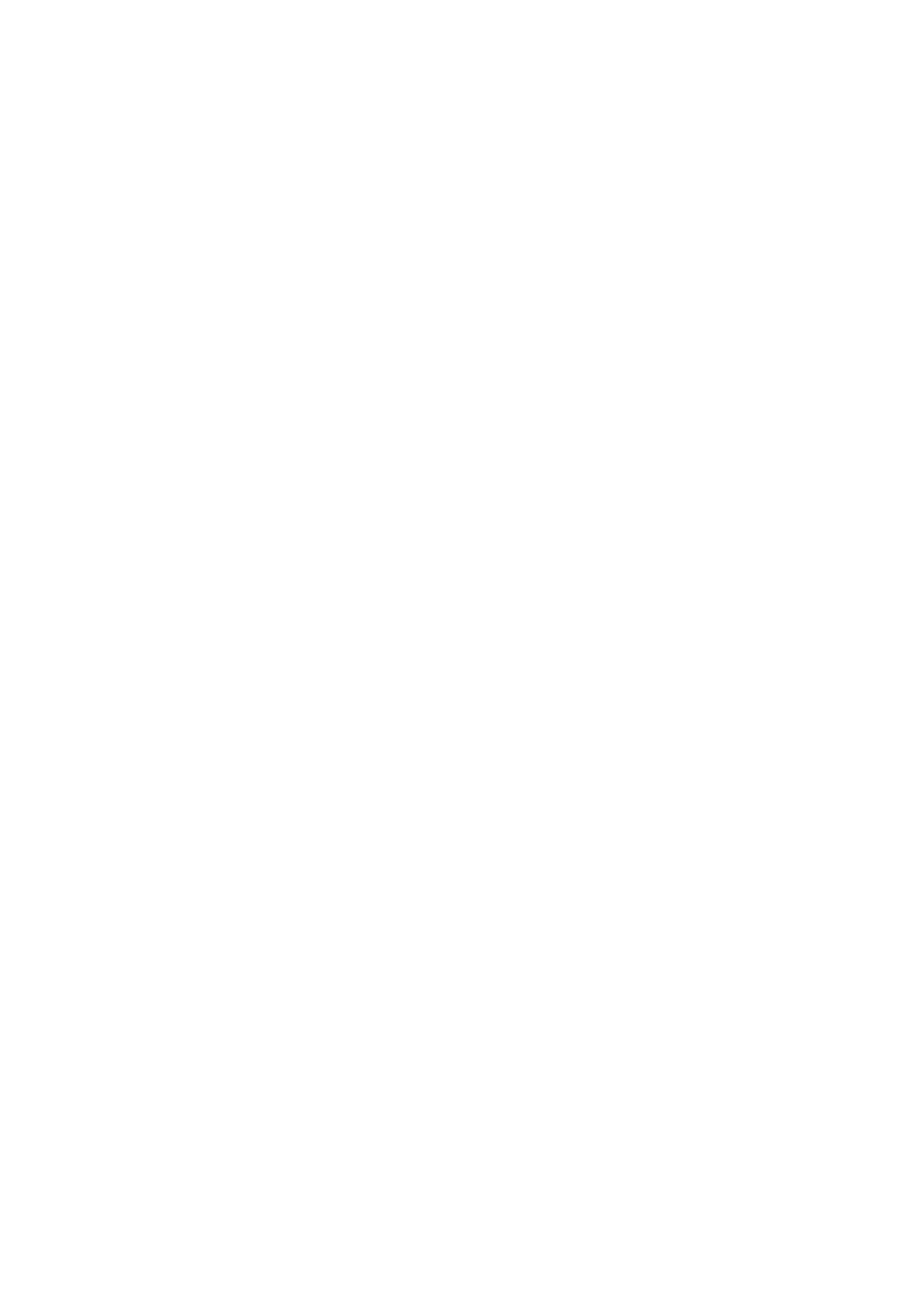# 1 Topics

- Consolidation of the technical infrastructure for the ICRANet Science Data Center in Pescara and Rio de Janeiro, currently preliminarily implemented at http://vo.bsdc.icranet.org/
- Development of the second version of high-transparency data analysis software: the VOU-Blazars tool and Swift deepsky pipeline, including the corresponding Docker versions.
- Contribution to the project "Open Universe for blazars" currently hosted at this temporary site https://sites.google.com/view/ou4blazars
- Implementation of VO + Web interfaces to catalogs of astronomical sources published as part of ICRANet research.
- Collaboration with ICRANet-Armenia for the installation, adaptation and testing of software suitable for the generation of Fermi adaptive bin *γ*-ray light curves and construction of a database of blazar *γ*-ray light curves to be interfaced to BSDC and Open Universe systems.
- Implementation, adaptation and testing of software for cross-correlation analysis of time series and light curves.
- Detection of *γ*-ray emission in currently undetected 3HSP blazars: the 2BIGB sample)
- Search for possible spatial and temporal correlations between HSP blazars and astrophysical neutrinos
- Modelling of the variable SED of blazars using large multi-frequency/multitemporal data sets
- Generation of high level multi-frequency data products of blazars (e.g. Fermi adaptive bin light curves, Swift spectra and X-ray light curves, optical polarization)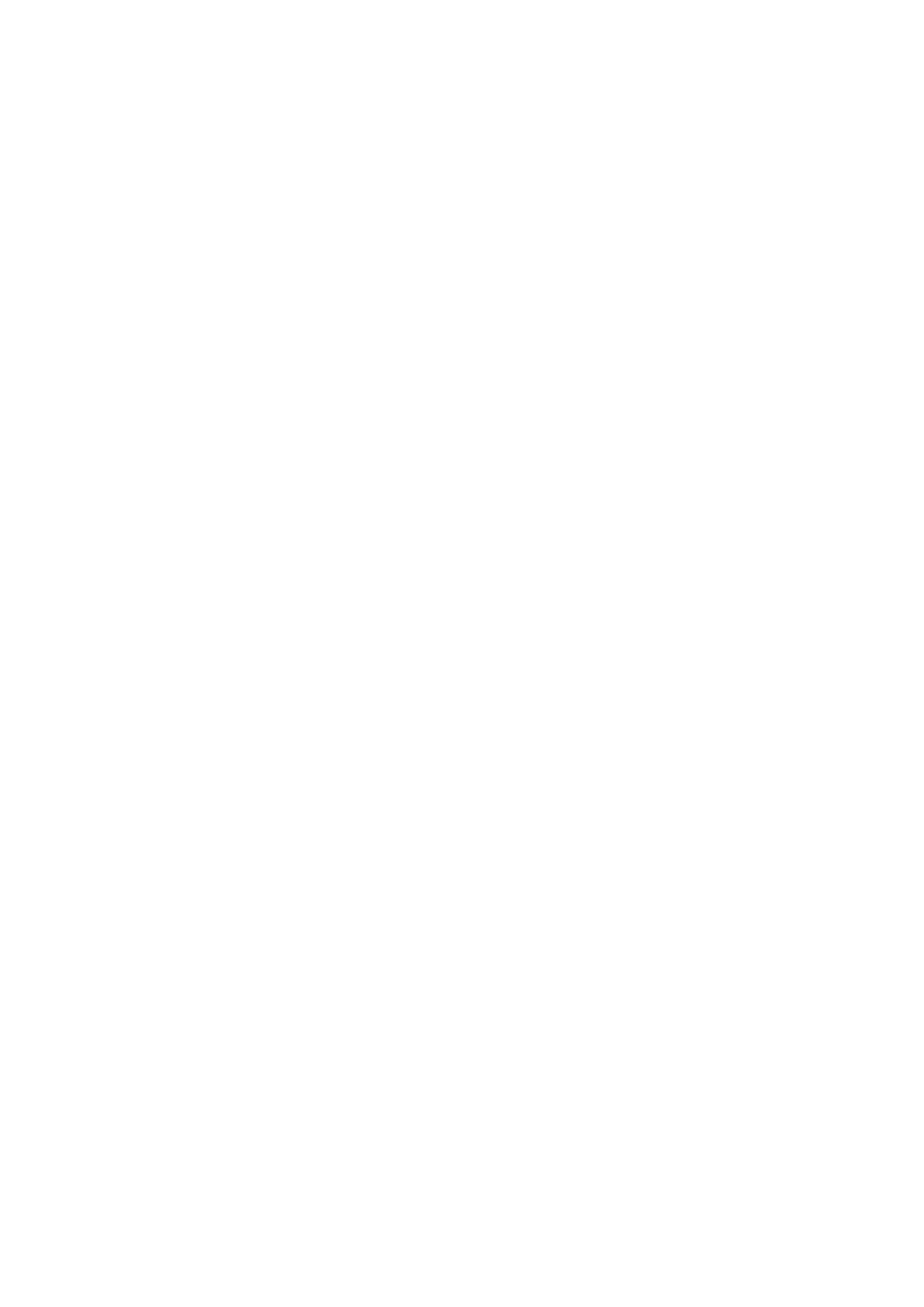# 2 Participants

## 2.1 ICRANet participants

- Paolo Giommi
- Ulisses Barres de Almeida
- Narek Sahakyan

## 2.2 Ongoing collaborations

- Paolo Padovani (ESO)
- Elisa Resconi (TUM)
- Carlos Brandt (Jacobs Univ. Bremen)
- New York University Abu Dhabi
- SSDC ASI

### 2.3 Previous collaborations

- ASI-ASDC
- CESUP

### 2.4 Postdocs

- Yu-Ling Chang
- Bruno Sversut Arsioli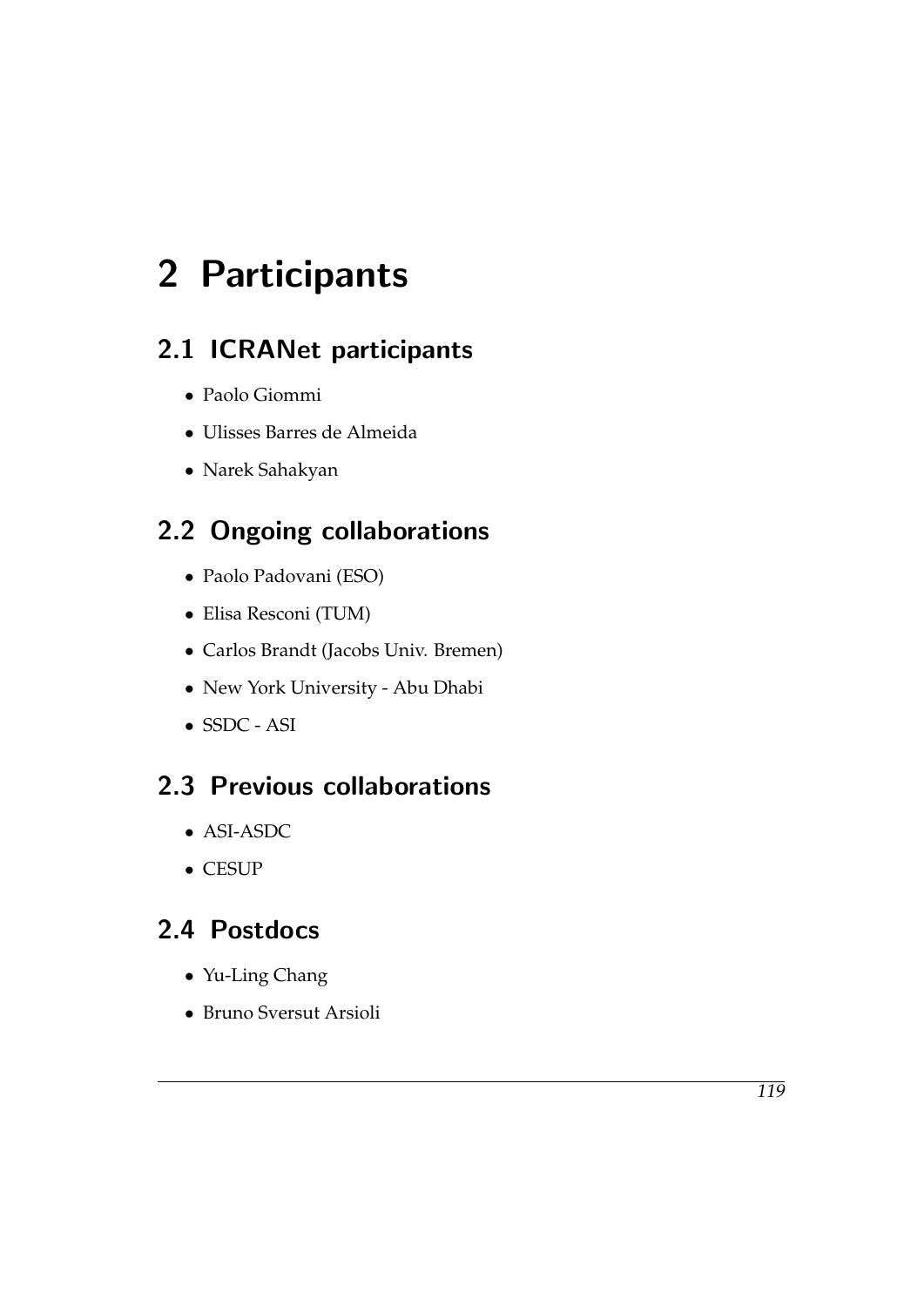• Bernardo Machado Fraga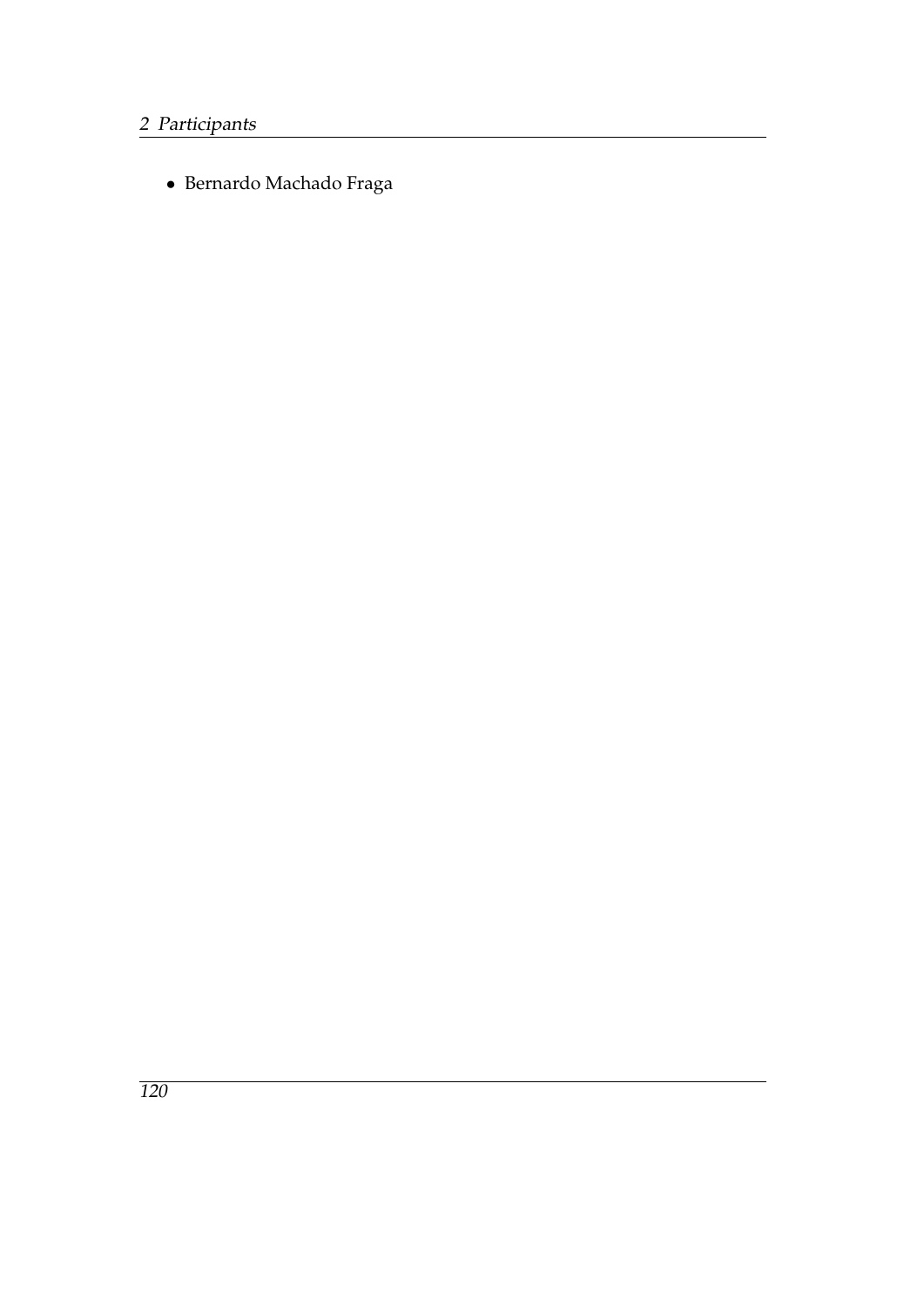# 3 Brief description

The activity includes three main topics:

- the construction and consolidation of an ICRANet distributed science data center based in Pescara, Rio de Janeiro (named BSDC, Brazilian Science Data Center), Yerevan, and other sites. discu A proposal for a possible expansion of these activities within the BRICS network has been submitted. Concerning database expansion, the complete incorporation of VHE MAGIC and VERITAS datasets for AGNs within the BSDC/Open Universe framework, is undergoing, with future expansion to other VHE collaborations being sough.
- a scientific part, based on the data coming from the ICRANet data center, dedicated to the identification of samples of high energy emitting blazars (1 WHSP, 2 WHSP and 3HSP) and to the theoretical interpretation of the electromagnetic (radio to *γ*-ray) and high-energy neutrino emission of selected bright blazars.
- a active contribution to the United Nations Open Universe initiative consisting in the development of high-transparency scientific data analysis tools based on Vitrual Observatory infrastructure and protocols, using new software technologies such as Linux containers, and in particular Docker.

## 3.1 Implementation of the ICRANet Brazilian Science Data Center (BSDC)

Following the preparatory work carried out in the past years, the establishment of the ICRANet - Brazilian Science Data Center (BSDC) on the premises of ICRANet-Pescara and ICRANet-Rio is about to start the implementation phase. The BSDC will host a copy of the catalogs and of all the data reduction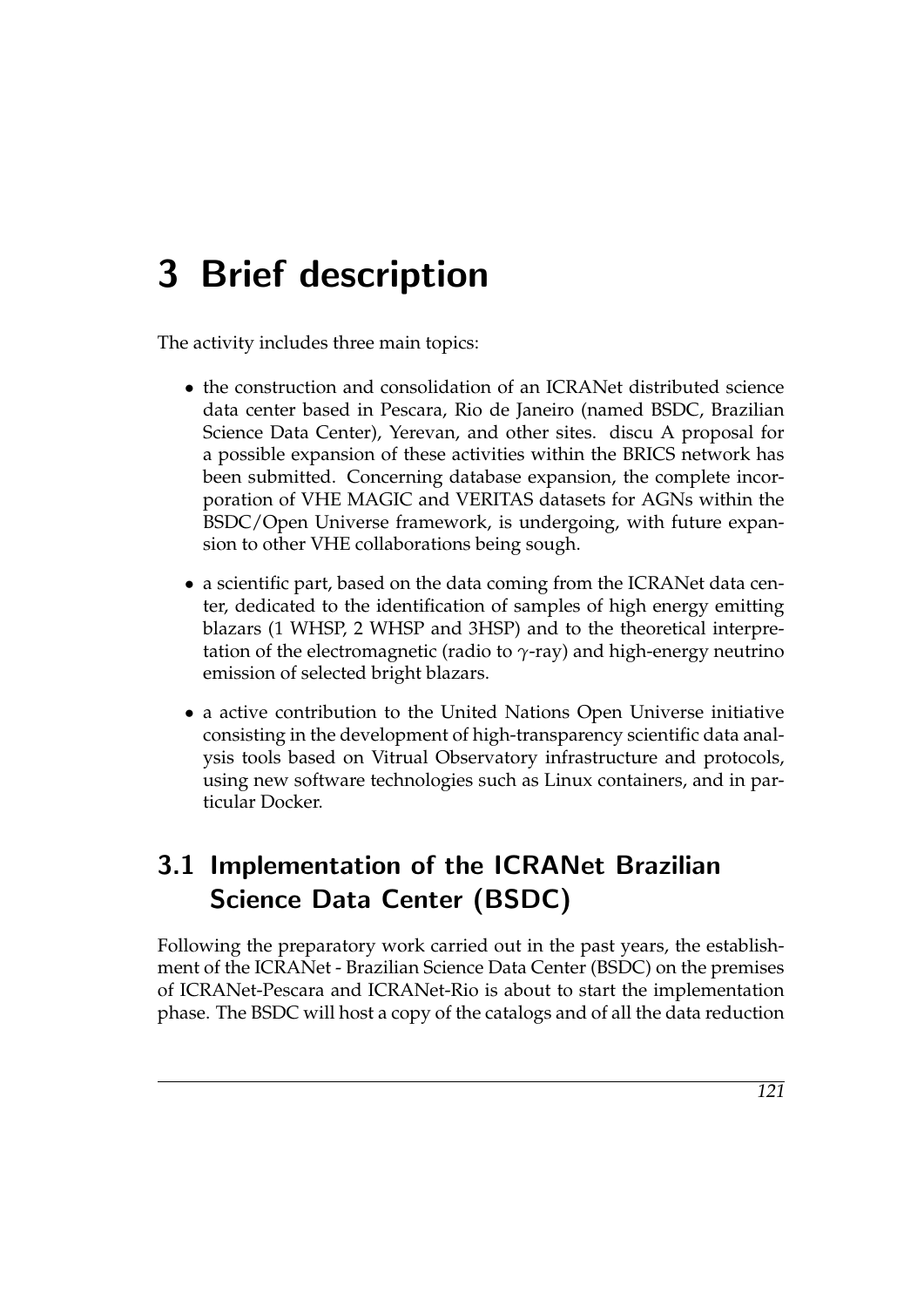and analysis software that is publicly available. Specific software for archive data access at BSDC will be developed as part of this project. It will also host public data from several projects in which the Brazilian community, and in particular the Brazilian centres participating in the BSDC, are involved.

The BSDC will focus on very high energy data and polarised radiation. In parallel, the novel Yerevan component of the collaboration will focus in the production of Fermi high level data products, such as adaptive-binning *γ*-ray light curves of selected bright blazars. The BSDC is built in collaboration with the ASI Space Data Center (SSDC) and actively contributes to the development of the United Nations initiative named Open Universe.

### 3.2 High energy emitting blazars

#### 3.2.1 The VHE 1WHSP, 2WHSP and 3HSP blazar catalogs

Blazars are a class of radio-loud active galactic nuclei (AGN) hosting a jet oriented at a small angle with respect to the line of sight [\(Blandford and Rees,](#page-21-0) [1978;](#page-21-0) [Antonucci, 1993;](#page-21-1) [Urry and Padovani, 1995;](#page-27-0) [Padovani et al. , 2017\)](#page-25-0). The emission of these objects is non-thermal over most or the entire electromagnetic spectrum, from radio frequencies to hard *γ*-rays. HSP blazars, those where the first SED peak is located at high energy ( $v_{peak} > 10^{15}$  Hz), play a crucial role in very high energy (VHE) astronomy. Observations have shown that HSPs are bright and variable sources of high energy *γ*-ray photons (TeV- $Cat$ <sup>[1](#page-7-0)</sup> and that they are likely the dominant component of the extragalactic VHE background [\(Padovani et al., 1993;](#page-25-1) [Giommi et al., 2006;](#page-24-0) [Di Mauro et al.,](#page-22-0) [2014;](#page-22-0) [Giommi and Padovani, 2015;](#page-24-1) [Ajello et al., 2015\)](#page-21-2). In fact, most of the extragalactic objects detected so far above a few GeV are HSPs [\(Giommi et al.,](#page-24-2) [2009;](#page-24-2) [Padovani and Giommi, 2015;](#page-25-2) [Arsioli et al., 2015;](#page-21-3) [Ackermann et al., 2016,](#page-20-0) see also TeVCat). However, only a few hundred HSP blazars are above the sensitivity limits of currently available *γ*-ray surveys. Significantly enlarging the number of high energy blazars is crucial to better understand their role within the AGN phenomenon, and shed light on their cosmological evolution, which is still a matter of debate.

[Arsioli et al.](#page-21-3) [\(2015\)](#page-21-3) built a catalog of HSP blazars named 1WHSP, based on WISE color-color diagram with the sources inside the *S*edentary WISE

<span id="page-7-0"></span><sup>1</sup>http://tevcat.uchicago.edu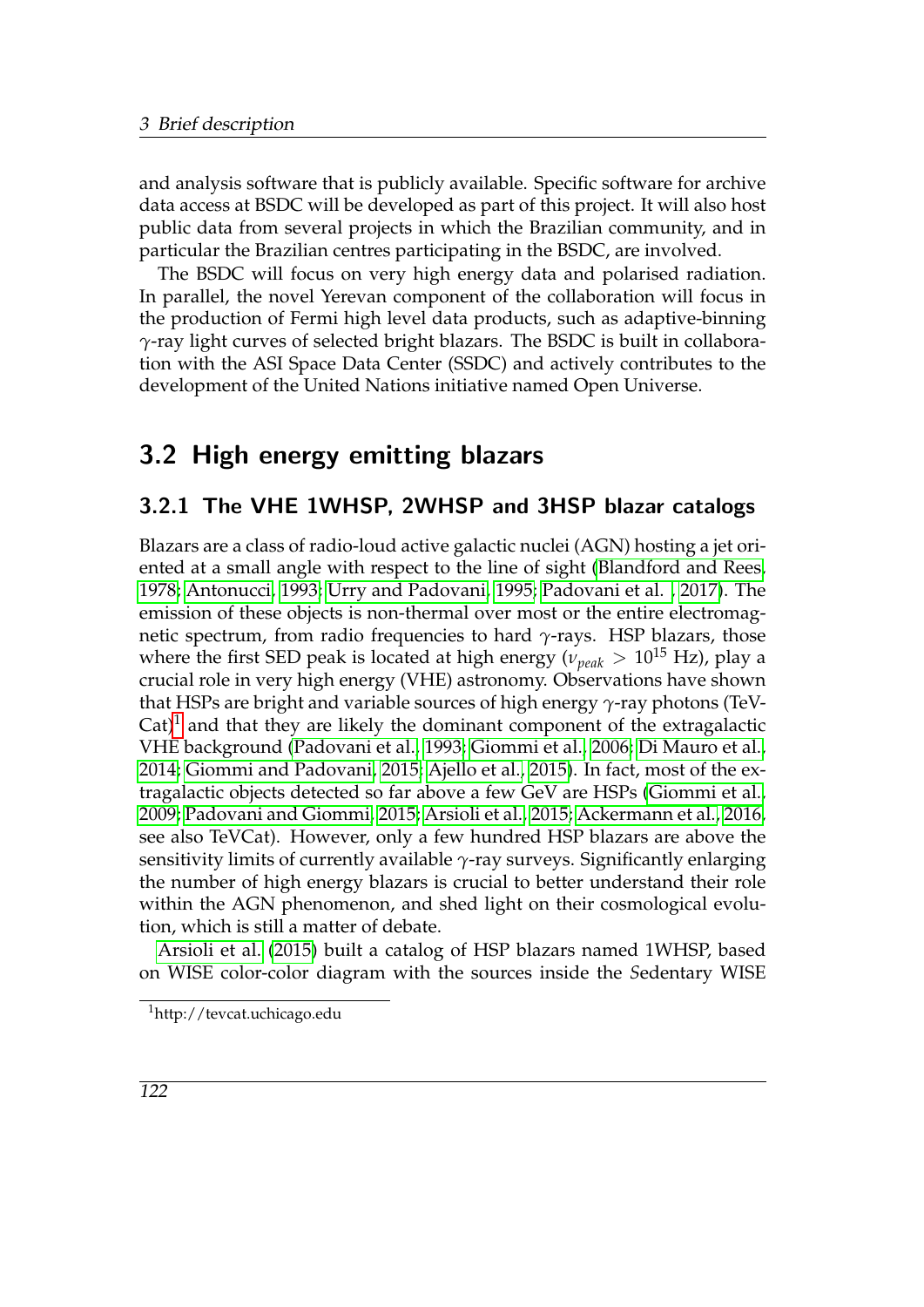color region( SWCD), extended from WISE blazar strip [\(Massaro et al., 2011;](#page-25-3) [D'Abrusco et al., 2012;](#page-22-1) [Massaro et al., 2012\)](#page-25-4) to include all the sources from the Sedentary survey blazars [\(Giommi et al., 1999,](#page-23-0) [2005;](#page-23-1) [Piranomonte et al.,](#page-26-0) [2007\)](#page-26-0).

They cross-matched the AllWISE sources [\(Cutri et al., 2013\)](#page-22-2) in SWCD with different radio and X-ray catalogs using TOPCAT<sup>[2](#page-8-0)</sup>, applied spectrum slope criteria, and selected the source with Synchrotron peak  $v_{peak} > 10^{15}$  Hz [\(Padov](#page-25-5)ani [and Giommi, 1995;](#page-25-5) [Abdo et al., 2010\)](#page-20-1) and Galactic latitude  $b > |20^{\circ}|$ . Note that there are three slope criteria in [Arsioli et al.](#page-21-3) [\(2015\)](#page-21-3) , which are radio to IR slope, IR to X-ray slope, and the AllWISE W1 to W3 slope; the criteria are obtained from normalized and rescaled the SEDs of three well-known HSP blazars.

About one year ago, [Chang et al.](#page-21-4) [\(2017\)](#page-21-4) assembled what is still the most complete and largest HSP catalog, 2WHSP, an extension of 1WHSP catalog to  $b > |20^\circ|$ . Similarly to [Arsioli et al.](#page-21-3) [\(2015\)](#page-21-3), the 2WHSP catalog was built starting from cross-matching three radio catalogs (NVSS, FIRST, and SUMSS: [Condon et al., 1998;](#page-22-3) [White et al., 1997;](#page-27-1) [Manch et al., 2003\)](#page-24-3) with AllWISE IR catalog and then with various X-ray catalogs (RASS BSC and FSC, 1SWXRT and deep XRT GRB, 3XMM, XMM slew, Einstein IPC, IPC slew, WGACAT, Chandra, and BMW: [Voges et al., 1999,](#page-27-2) [2000;](#page-27-3) [D'Elia et al., 2013;](#page-22-4) [Puccetti et al.,](#page-26-1) [2011;](#page-26-1) [Rosen et al., 2016;](#page-26-2) [Saxton et al., 2008;](#page-27-4) [Harris et al., 1993;](#page-24-4) [Elvis et al., 1992;](#page-23-2) [White et al., 2000;](#page-27-5) [Evans et al., 2010;](#page-23-3) [Panzera et al., 2003\)](#page-26-3). However, 2WHSP is not subjected to WISE color-color diagram and the AllWISE W1-W3 slope criterion when selecting the sources. Therefore, the 2WHSP sample does not miss a number of good (host galaxy dominated) HSPs. We used ASDC SED tool $^3$  $^3$  to examine and fit the Synchrotron component with a third degree polynomial to get the Synchrotron peak position (*ν*<sub>peak</sub>) and Synchrotron peak flux (*ν*p*eak*f*ν*p*eak* ) for each WHSP pre-selection candidate.

The 2WHSP catalog totally includes 1,691 sources with 540 known HSPs, 288 new HSPs, and 814 HSP candidates. The name "WHSP" stands for WISE high Synchrotron peaked blazars since except for one source, 2WHSP J135340.2−663958.0, all the other sources in 2WHSP have WISE counterparts. For each 2WHSP source, we adopted as best coordinates those taken from the WISE catalog. The average  $v_{peak}$  for our catalog is  $\langle \log v_{peak} \rangle = 16.22 \pm 0.02$  Hz and the average redshift is  $\langle z \rangle = 0.331 \pm 0.008$ . We have shown that the SWCD region

123

<span id="page-8-0"></span><sup>2</sup>http://www.star.bris.ac.uk/ mbt/topcat/

<span id="page-8-1"></span><sup>3</sup>http://tools.asdc.asi.it/SED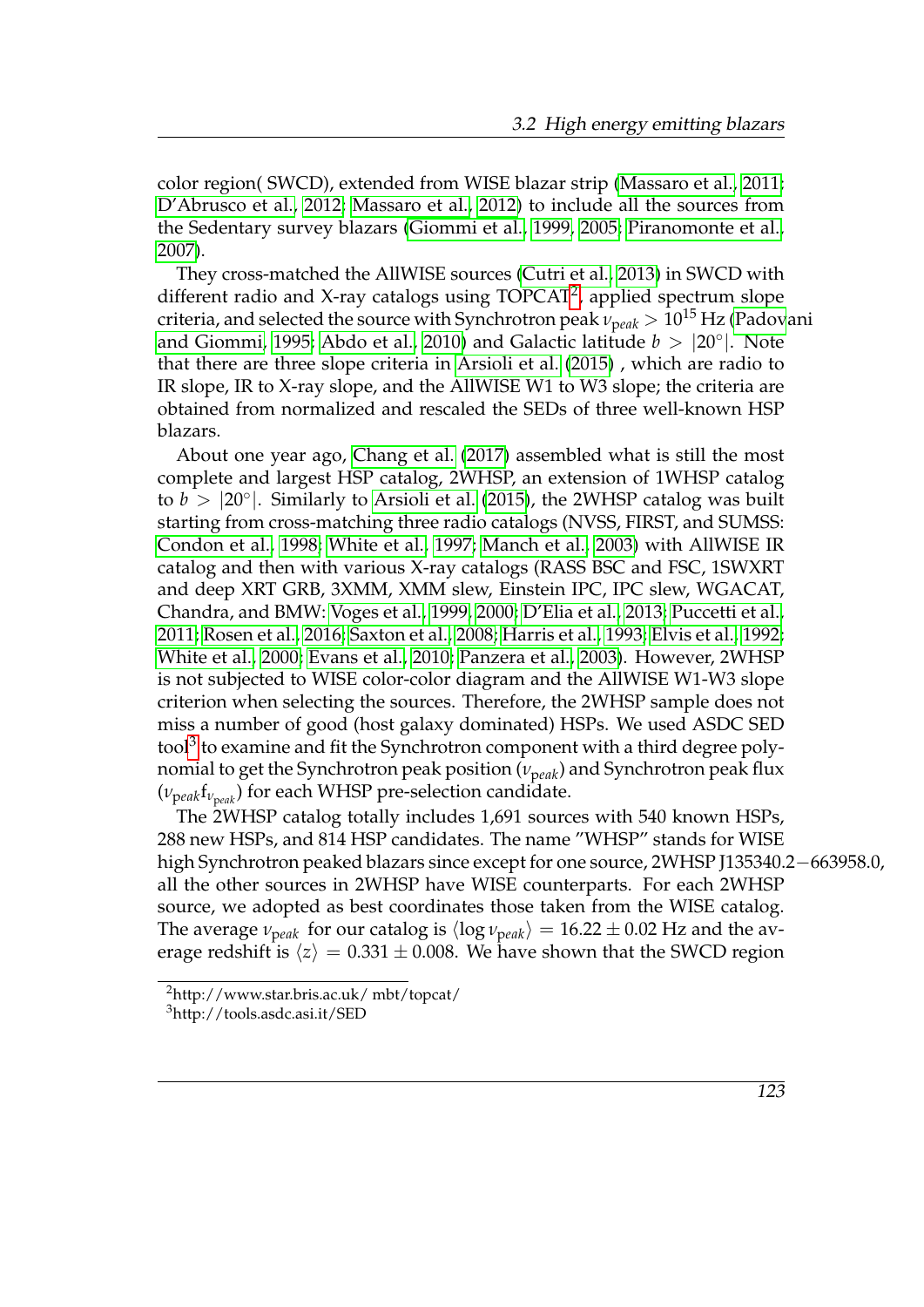needs to be extended to include HSPs in which the host galaxy is dominant. The 2WHSP radio logN-logS shows that the number of HSP blazars over the whole sky is > 2,000 and that HBL make up  $\sim$  10% of all BL Lacs.

A new, more complete version of the 2WHSP catalog, called 3HSP, has been prepared and is now available on-line at the following web page

http://www.ssdc.asi.it/3hsp.

It includes 2,011 objects whose blazar nature has been verified and characterised on the basis of a large amount of multi-frequency information also using the data and tools available within the Open Universe portal at openuniverse.asi.it. The paper presenting this sample has been submitted to Astronomy & Astrophysics and is currently undergoing the refereeing process. Publication is foreseen in the next few weeks. This new sample does not rely on Wise infrared data and therefore is not subject to limitations due to the presence of the host galaxy. In addition the 3HSP list includes several new sources discovered at low Galactic latitudes, and provides more accurate estimates of the SED parameters, based on all the available multi-frequency archival data and new software tools developed in the framework of the United Nations "Open Universe" initiative. One of the important and unique feature of the 3HSP catalog is that it provides redshift estimation for our 88% of the sources, a much larger percentage than any other previous catalogs of High Energy peaked blazars, thanks to the availability of new spectral data a especially novel method of photometric estimation based on optical and IR data.

The 3HSP sample is by far the largest set of high-energy blazars and it nearly triples the number of known HSP blazars compared to the 5BZCAT list. A study of the Cosmological and statistical properties of blazars of this type, which are expected to be detected in large numbers in upcoming surveys of the very high energy *γ*-ray sky (e.g. CTA), is nearly complete and a paper will be submitted in the first months of 2019.

#### 3.2.2 The 2BIGB catalog

The 2WHSP sources has been used as seeds of HE and VHE searches to discover new VHE detections or to find the counterparts of VHE catalogs. So far, 439 of 2WHSP sources have counterparts within the error circles from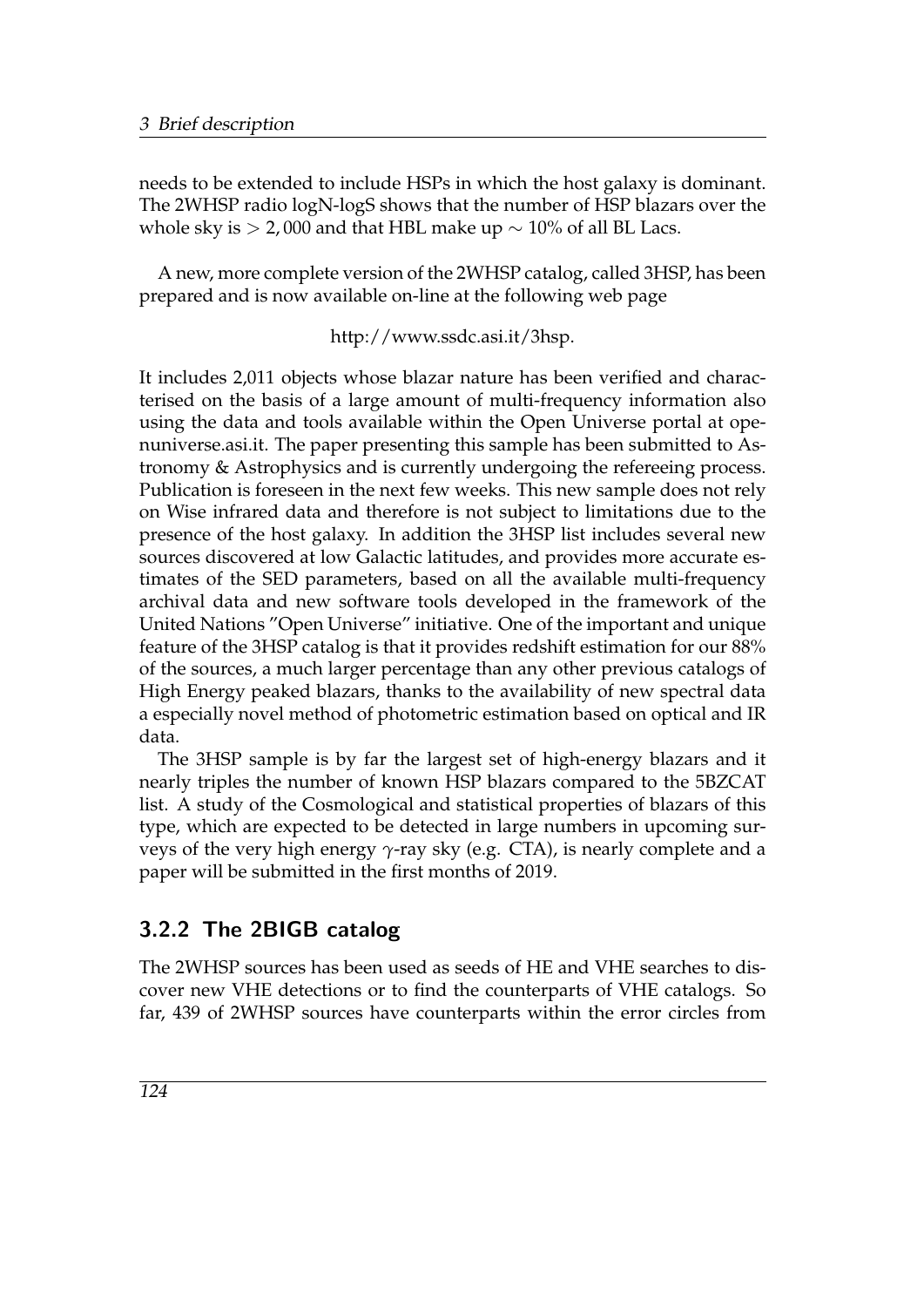the 3FGL catalog; there is still a large number of 2WHSP HSPs which does not have *γ*-ray detections yet. Therefore, [Arsioli and Chang](#page-21-5) [\(2016\)](#page-21-5) analyzed bright 2WHSP sources using archival Fermi-LAT data integrated over 7.2 years observations, Pass 8 data release. By using the position of 2WHSP sources as seeds for the likelihood analysis, we found 150 previously unreported *γ*-ray detections.

The 150 new *γ*-ray sources are named with the acronym 1BIGB (first version of the Brazil ICRANet Gamma-ray Blazar catalog). Clearly, the subsample of 2WHSP blazars that have not yet been detected by Fermi-LAT is a key representative population of faint *γ*-ray emitters, and we show how the new detections down to TS > 10 level can probe the faint-end of the fluxdistribution.

The new detections also unveil a fraction of the *γ*-ray sky. Our current work enabled us to associate a relevant fraction of the IGRB to a population of faint *γ*-ray emitters that had been previously unresolved. Moreover, we show the increasing relevance of faint-HSPs for the IGRB composition with respect to energy, specially for  $E > 10$  GeV, reaching 6-8% in the  $100 - 200$  GeV band.

Motivated by this first assessment, we plan to perform a complete *γ*-ray analysis of the 2WHSP sample, down to the lowest fluxes, and probably extend the search to other blazar families with potential to improve the *γ*-ray description of lower-significance *γ*-ray blazars, also helping to constrain the origins of the extragalactic diffuse *γ*-ray background.

#### 3.2.3 Correlation between blazars and astrophysical neutrinos

[Padovani et al.](#page-25-6) [\(2016\)](#page-25-6) cross-matched the 2WHSP with IceCube neutrino events. Their results suggest that, among the blazar family, HSPs blazars are the most likely counterparts of astrophysical neutrinos. [Resconi et al.](#page-26-4) [\(2017\)](#page-26-4) have recently presented new evidence for a direct connection between 2FHL HBLs, very high energy neutrinos, and ultra high energy cosmic rays (UHECRs) when cross-matching 2FHL HBL subsample with UHECRs from the Pierre Auger Observatory and the Telescope Array. In a nutshell, HSPs catalogs are important and timely for HE and VHE astronomy.

The most convincing association of an astrophysical neutrino with an extragalactic object reported so far is that connected with the event occurred on September 22, 2017 [\(Kopper & Blaufuss, 2017\)](#page-24-5), where a the very bright ( $\approx 1$ Jy in the radio band) IBL/HBL BL Lac known with the name of TXS0506+056,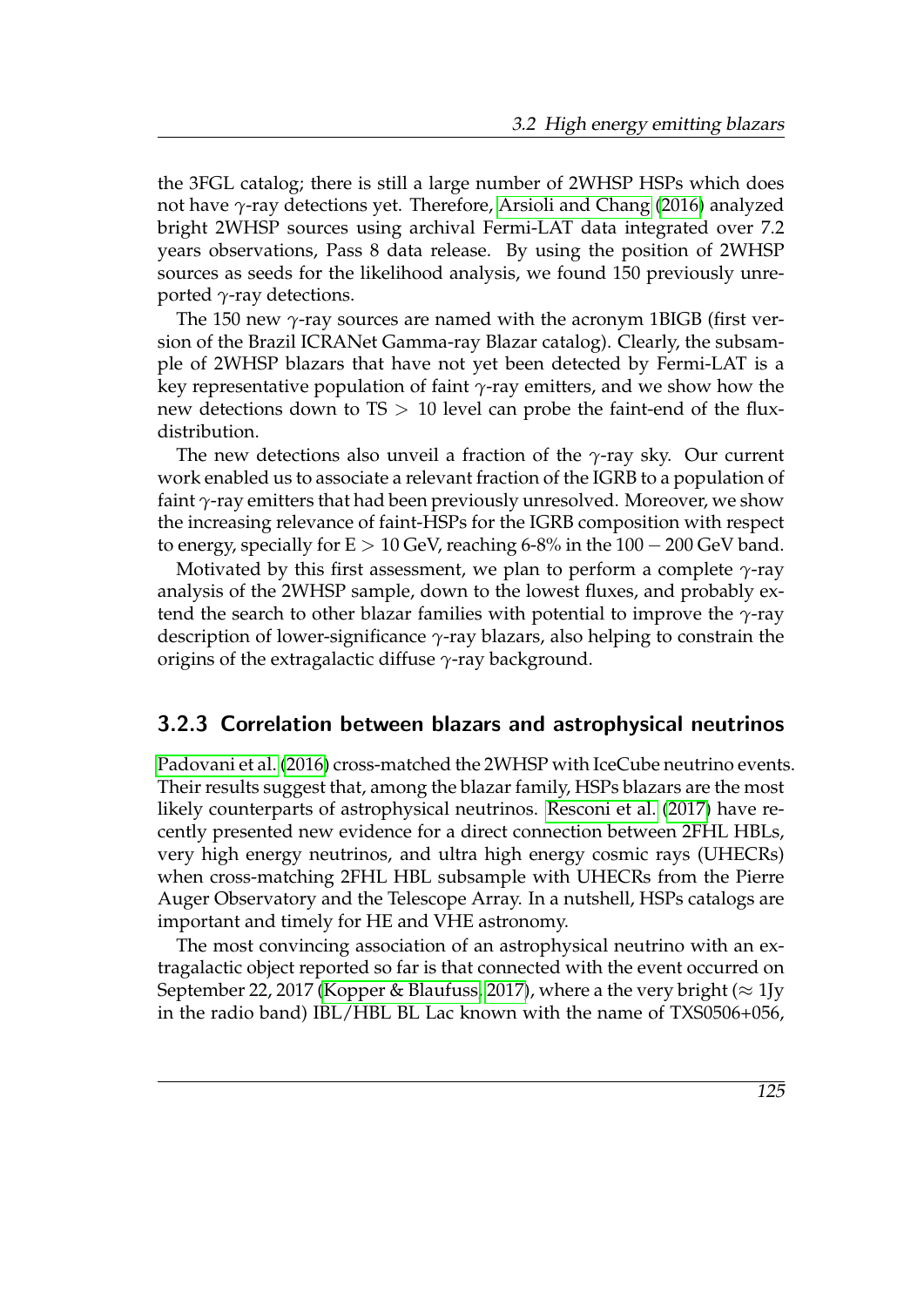was found within the small ( $\sim$  0.1 sqdeg) uncertainty region of the IceCube track neutrino IC170922. Our collaboration is actively participating to this research which resulted in the publication of three major papers in 2018 (Padovani et al. 2018, IceCube collaboration 2018, ).

**The association of the high-energy neutrino IC170922 with the blazar TXS0506+056 has been listed among the ten stories of 2018 by Science : https://www.sciencenews.org/article/top-science-stories-2018-yir**

#### 3.2.4 Temporal study of the spectral energy distribution of blazars

Many of the studies on blazars are focused on their spectral energy distribution (SED). These provide a photographic view of the source state, which in turn gives an overview of the emission energy balance. Despite we can get some limits on models, the approach not able to satisfactorily explain the dynamics of the physical emission processes, because they evolve in time in a complex way, as can be seen by the emission's variability and multi-band correlations. In particular, there is evidence for the existence of delays between emissions at different frequencies, a feature not accounted for in traditional SSC models of the SED. To try and get around these problems, other models have been proposed, such as those with contribution from radiation fields external to the jets for the inverse-Compton emission, or models where an emission zone is not homogeneous and multiple emitting blobs are considered to build up simultaneously the SED. However promising, these studies remain incipient and require further analysis. Key to the success of more indepth studies is the availability of a large amount of multi-band data, for a detailed and combined view of the spectral properties and temporal evolution of the sources.

Usually, when dealing with the temporal evolution of blazar emission, the most commonly used method is to consider strictly simultaneous observations in multi-wavelength campaigns, and try to impose limits on different models. However, as previously mentioned, the emission at different frequencies may be correlated. Correlations between different bands are useful for determining the emission mechanism and constrain emitting region. In addition, if a correlation is discovered between two frequencies, it can be used to predict the emission of sources not yet detected. Some studies have found correlations in flare emission between, for example, radio and gamma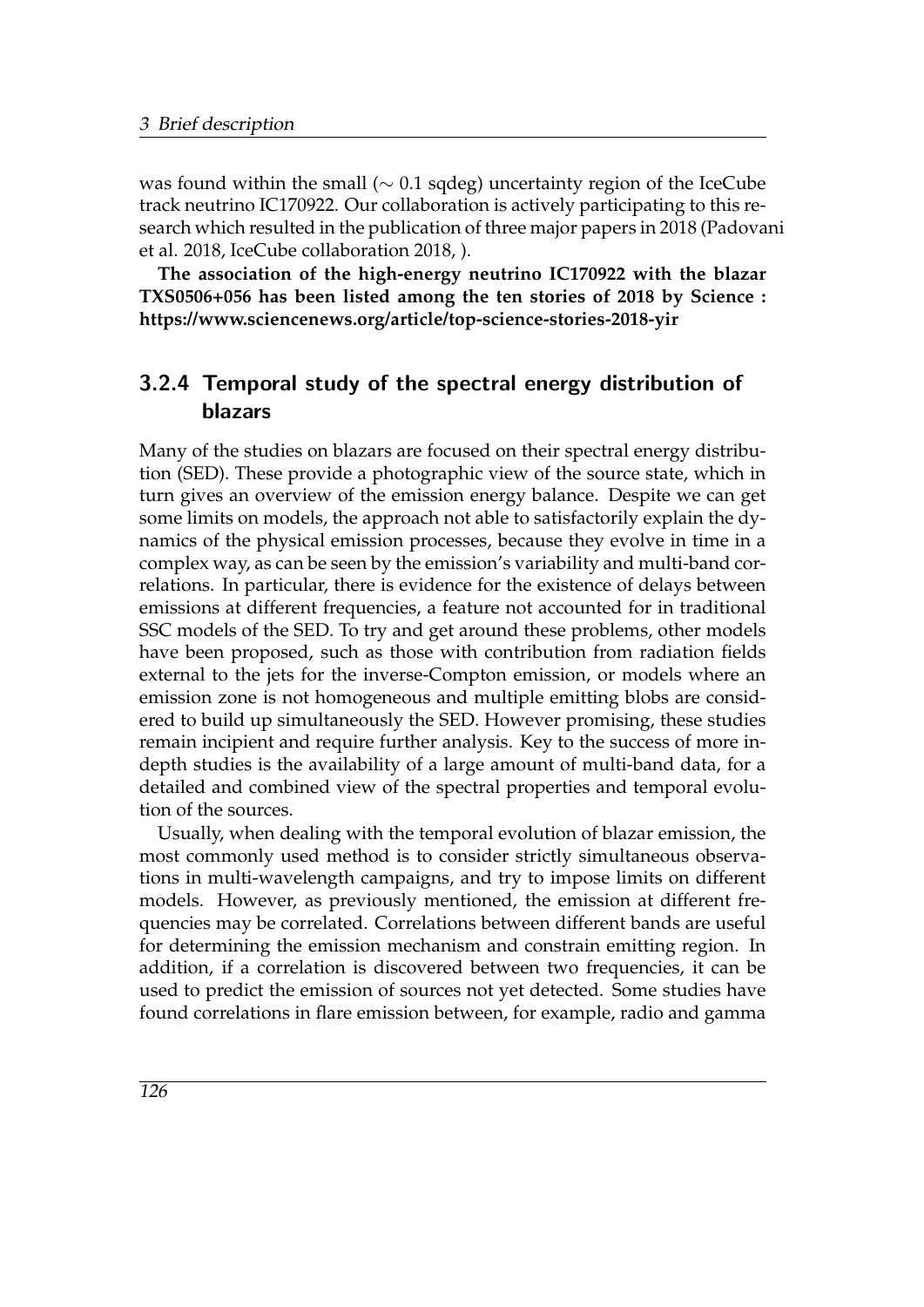rays and between optical and gamma rays. These multi-band correlations, if real, imply a delay in the variation of the emission at different frequencies. It is then clear, in these cases, that strictly simultaneous observations are not exploiting the same state of a source, since the lags are not taken into account. In order to analyze the time evolution of the emission, it is necessary to first analyse the multi-band correlations and to determine the lags between them, and then to collect the data of simultaneous observations, that is, separated by a period of time similar to the lag. This allows for a more rigorous study of emission models and the imposition of limits on their parameters. Although there are codes to calculate correlations and lags, a tool that would automate the whole process, from data selection and lag calculation to the construction of simultaneous SEDs, would be of immense value to the scientific community and could be integrated to the ASDC, making it available in a fast, easy and effective way for everyone. This is one of the technical goals and legacies of this work.

At first we intend to use a specific source, Mkn421, as a prototype for our study. We plan to publish a paper about the analysis of the temporal evolution of this source and its modelling by the end of the first year of research. At the same time, we have a preliminary version of the lags calculation tool and light curve construction already ready to be tested for a greater number of sources and deployment in ASDC.

With this study, we hope to be able to shed some light on the cause of variable emission in blazars. The lags estimation will allow us to determine how the emission at different frequencies are related and which physical mechanisms may be responsible for such a relationship. The construction of simultaneous SEDs will serve to discriminate between the different emission models already proposed, as well as to find out whether or not there is periodicity in a range of time scales. Today we have a large amount of data at hand, making it possible to create large catalogs of blazars (such as BZ-CAT and 1WHSP), making statistical studies more rigorous and precise. In order to work with a large number of sources it is necessary that the selection of simultaneous data be, to a great extent, automated. ASDC, being a great integrated platform for data analysis and visualisation, is a perfect option to implement this procedure, making the determination of correlations, lags and the subsequent construction of simultaneous SEDs easier, faster and more accessible to the community at large. The beginning of the implementation of the Brazilian Science Data Center (BSDC) in CBPF, an integrated data platform analogous to ASDC, focusing on collecting data from missions to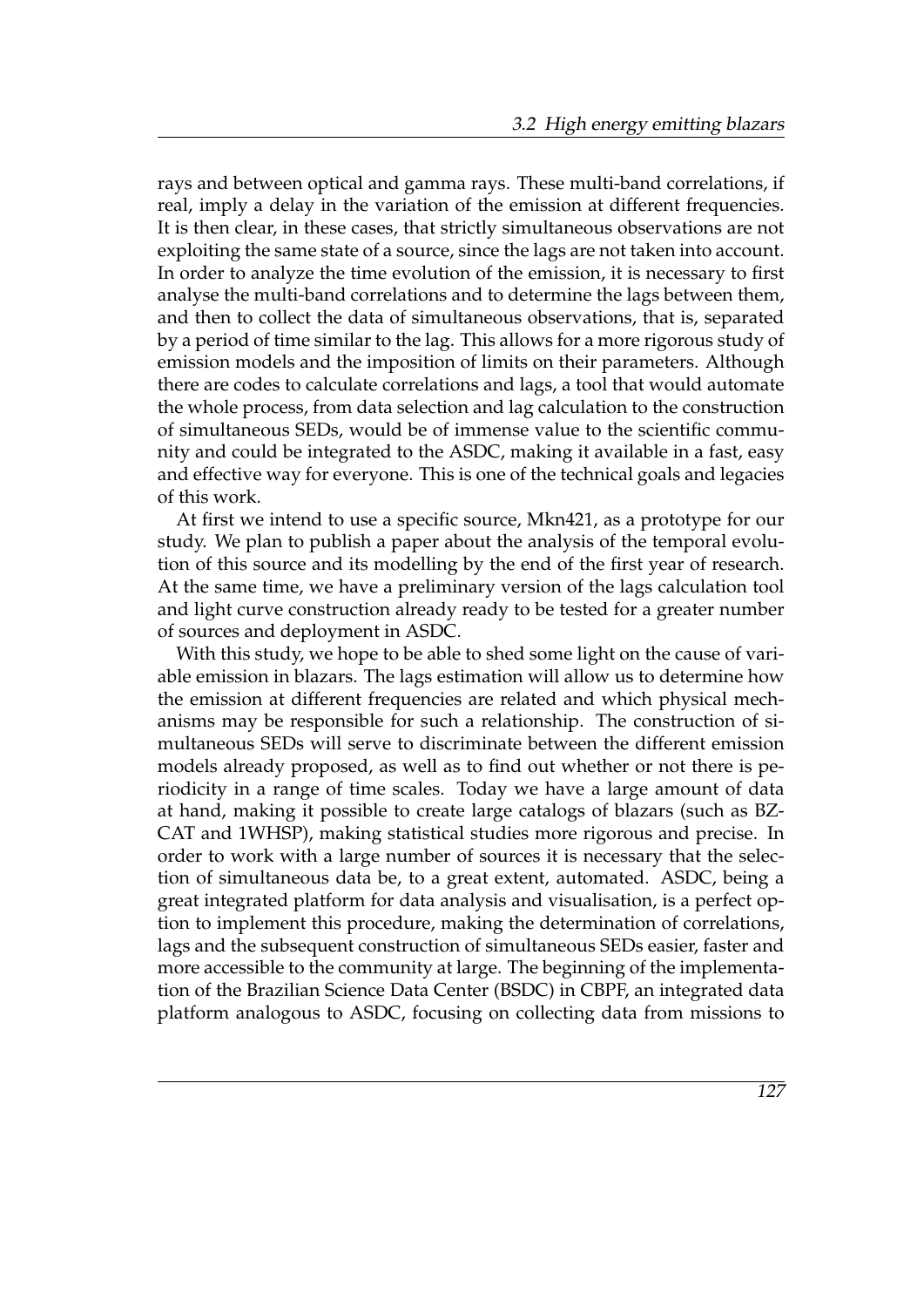which Brazil is a partner, will be another opportunity for the implementation of the automated analysis of the time evolution of blazars.

#### 3.2.5 The VOU-BLazars tool and the Swift deepsky software pipeline

To actively support the scientific activities where ICRANet is involved our collaboration contributed to the development of innovative scientific software based on Virtual Observatory protocols and on new technology such as Docker containers.

#### 3.2.6 VOU-BLazars

*VOU-Blazars* is a tool developed within Open Universe, an initiative under the auspices of the United Nations with the objective of largely improving the availability and the use of space science and astronomy data. *VOU-Blazars* is designed to find blazars by mining the information extracted from a large number of multi-wavelength astronomical catalogs and spectral databases using Virtual Observatory services.

*VOU-Blazars* is available as source code, as a tool encapsulated in a Docker container, and as a web-based service within the Open Universe portal at openuniverse.asi.it VOU-Blazars implements a heuristic approach based on the well known spectral energy distributions that differentiate blazars from other astronomical sources. The tool surveys multi-wavelength catalogs using Virtual Observatory services, dynamically correlates the sources in different energy bands to locate blazars candidates, and builds individual spectral energy distributions to verify the blazar nature and assign a blazar sub-class to each candidate. The final word though is given by the user: *VOU-Blazars* outputs are calibrated flux tables, sky plots and spectral energy distributions for further analysis by the users.

The *VOU-Blazars* tool has been successfully applied to study the association of TXS0506+056 with the IceCube IC170922 neutrino and to search for blazar counterpars of Fermi 3FHL, Fermi FL8Y, AGILE *γ*-ray sources. Some of the newly discovered high synchrotron peaked blazars reported in the 3HSP catalog have been found by means of VOU-Blazars.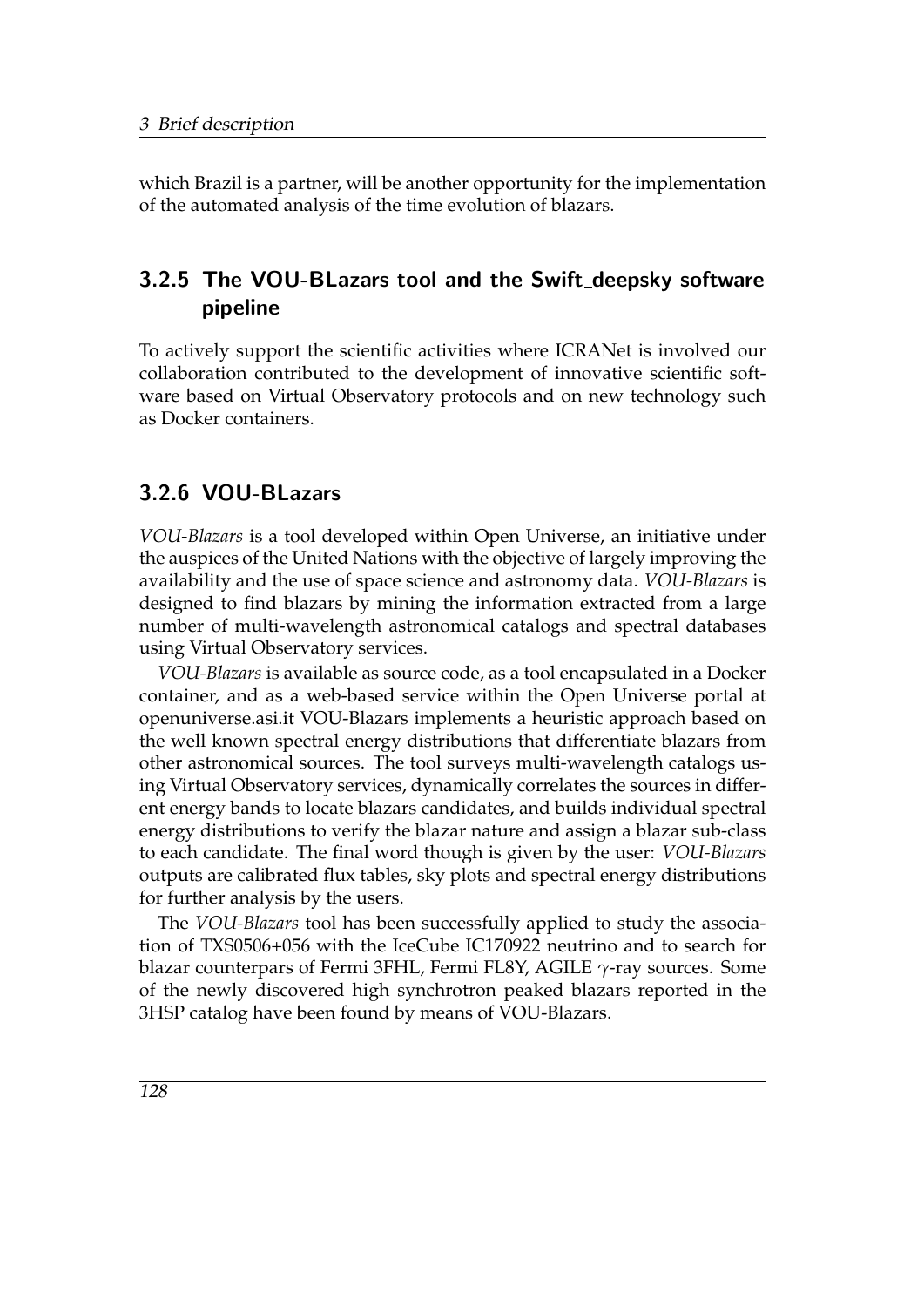#### 3.2.7 The Swift deepsky data analysis pipeline

The Swift deepsky data analysis pipeline encapsulates the complex HEASoft software and calibration files that are necessary for the analysis if Swift-XRT X-ray images into a Docker container that can be easily run by anyone on MacOS, Linux and Windows10 operating systems.

The Swift deepsky pipeline can be considered a "high-transparency" X-ray data analysis software tool because a) it can be downloaded and installed in a few clicks, b) it removes platform dependencies and the need to download the data and calibration files from the archive, and c) it lowers the barrier to X-ray data analysis enabling users, with or without experience in Swift-XRT data analysis, to run data reduction software that generates science ready products usable by everyone.

We have run the Swift deepsky on all the Swift observation that include a blazar in the field of view of the XRT telescope, resulting in over 8,000 X-ray detection of more 2,200 blazars. The products resulting from this uniform analysis of XRT imaging data, which include images, fluxes and spectral information suitable to build blazars SEDs, constitute the first contribution to a program called **Open Universe for blazars**, designed to provide hightransparency data (that is results and data products that can immediately be used for scientific or other general purposes by anyone) of blazar obtained with a number of satellites operating in the X-ray and *γ*-ray bands.

The first paper presenting these results is in preparation and will be published in early 2019.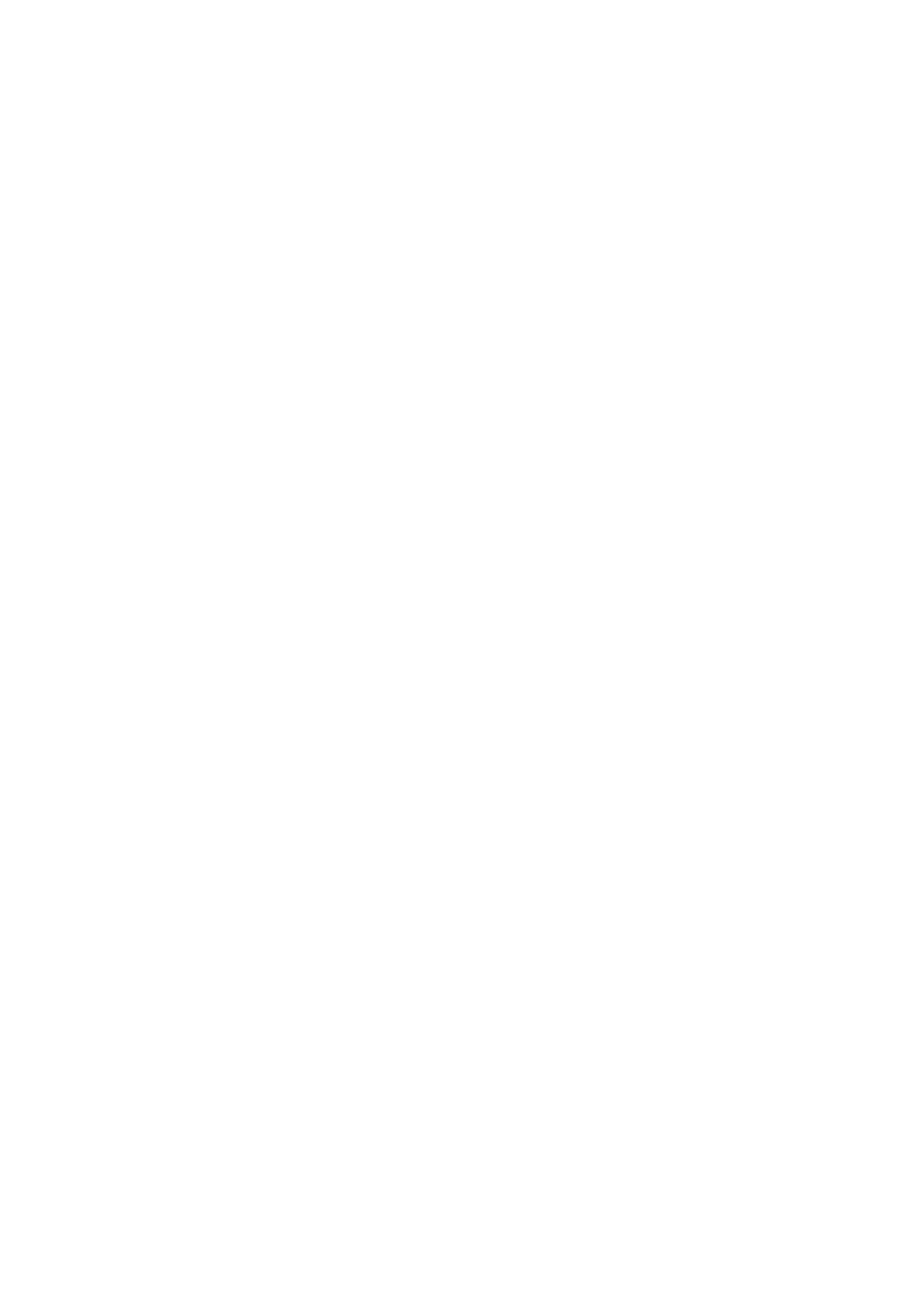## 4 Publications

- Barres de Almeida, U.; Bodmann, B.; Giommi, P.; Brandt, C. The Brazilian Science Data Center (BSDC) 2017, International Journal of Modern Physics Conference Series, 45.
- Chang, Y.L.; Arsioli, B.; Giommi, P.; Padovani, P. 2WHSP: A multifrequency selected catalog of VHE gamma-ray blazars and blazar candidates 2017, A&A, 598, 17
- Arsioli, B.; Chang, Y.L. Searching for *γ*-ray signature in WHSP blazars: Fermi-LAT detection of 150 excess signal in the 0.3-500 GeV band (1BIGB sample) 2017, A&A, 598, 134.
- Padovani P., Resconi E., Giommi P., Arsioli B., Chang Y.L. Extreme blazars as counterparts of IceCube astrophysical neutrinos 2016 MNRAS 457, 3582
- Resconi E., Coenders S., Padovani P., Giommi P. , and Caccianiga L. Connecting blazars with ultra high energy cosmic rays and astrophysical neutrinos 2017, MNRAS, 468, 597
- Padovani P., Alexander D. M., Assef R. J., De Marco B., Giommi P., Hickox R. C., Richards G. T., Smolčić V., Hatziminaoglou E., Mainieri V., and Salvato, M. Active galactic nuclei: what's in a name? A&ARv, 25, 2, 2017
- Giommi P., Arrigo G., Barres De Almeida U., De Angelis M., Del Rio Vera J., Di Ciaccio S., Di Pippo S., Iacovoni S., Pollock A. M. T. The Open Universe Initiative 2018, ArXiv:1805.08505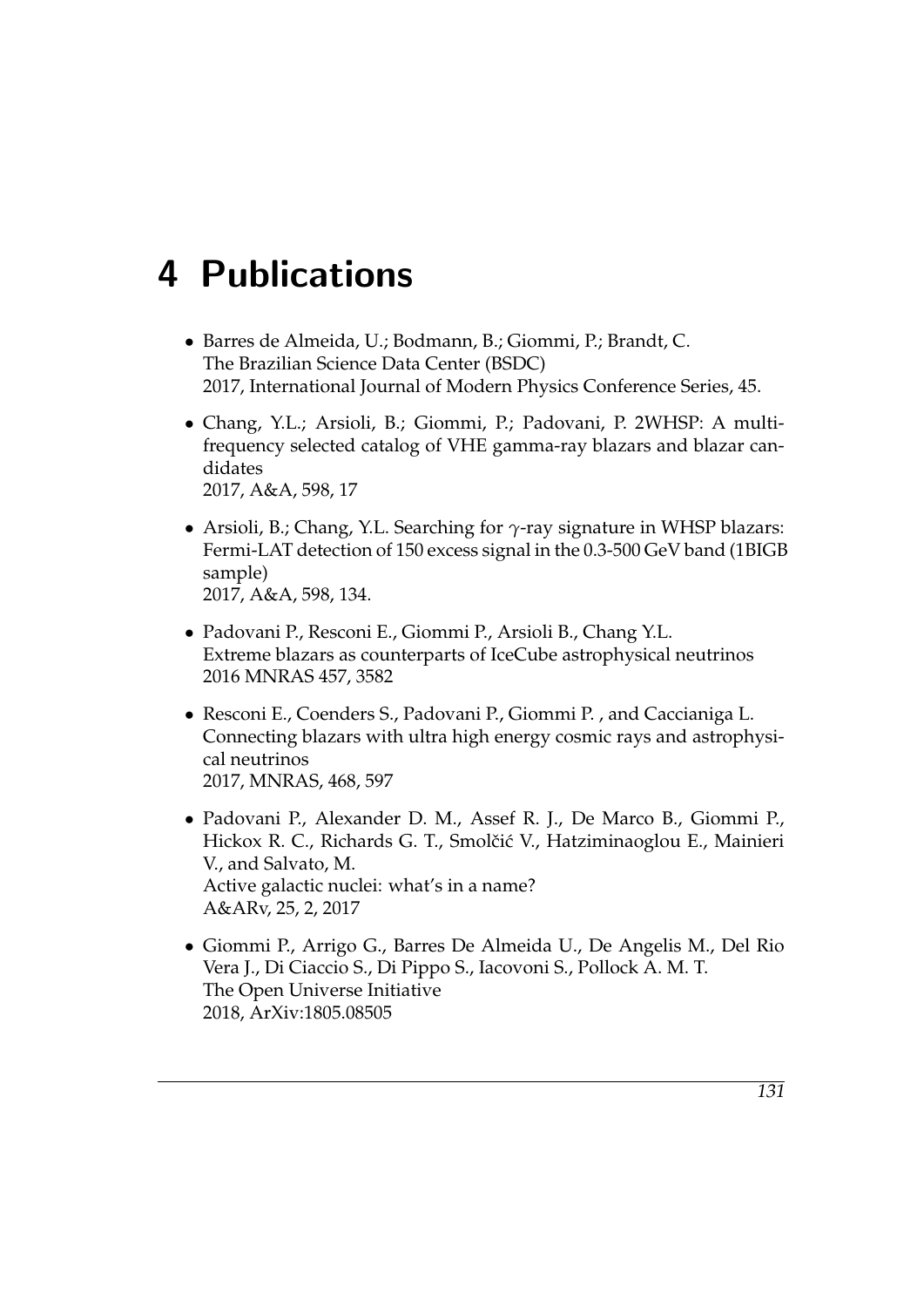- IceCube Collaboration; Fermi Collaboration, including P.Giommi Neutrino emission from the direction of the blazar TXS 0506+056 prior to the IceCube-170922A alert 2018, Science 361, 147
- IceCube Collaboration; including P.Giommi Multi-Messenger observations of a flaring blazar coincident with highenergy neutrino IceCube-170922A 2018. Science 361, 1378
- Lucarelli, F.; Tavani, ?. P.Giommi? et al. AGILE detection of gamma-ray sources coincident with cosmic neutrino events 2018, ApJ, in press.
- P. Padovani, F. Oikonomou, M. Petropoulou, P. Giommi, E. Resconi TXS 0506+056, the first cosmic neutrino source, is not a BL Lac 2018, MNRAS, in press
- Chang Y.-L, Arsioli B., Giommi P., Padovani, & Brandt C.H. The 3HSP catalog of extreme and HIgh-Synchrotron Peaked Blazars A&A, 2019, 632, 77
- Padovani P., Giommi, P., Resconi, E., Glauch T., Arsioli B., Sahakyan N., Huber, M. Dissecting the region around IceCube-170922A: the blazar TXS 0506+056 as the first cosmic neutrino source 2018, MNRAS, 480, 192
- Chang Y.-L., Brandt C.H., & Giommi P. The VOU-Blazars tool Astronomy and Computing, 2020, 30, 100350
- Giommi, P.; Brandt, C. H.; Barres de Almeida, U.; Pollock, A. M. T.; Arneodo, F.; Chang, Y. L.; Civitarese, O.; De Angelis, M.; D'Elia, V.; Del Rio Vera, J.; Di Pippo, S.; Middei, R.; Penacchioni, A. V.; Perri, M.; Ruffini, R.; Sahakyan, N.; Turriziani, S.Giommi P., Brandt C.H., Barres de Almeida U., Pollock A.M.T., Perri M., D'Elisa V., De Angeli M., Open Universe for Blazars: a new generation of astronomical products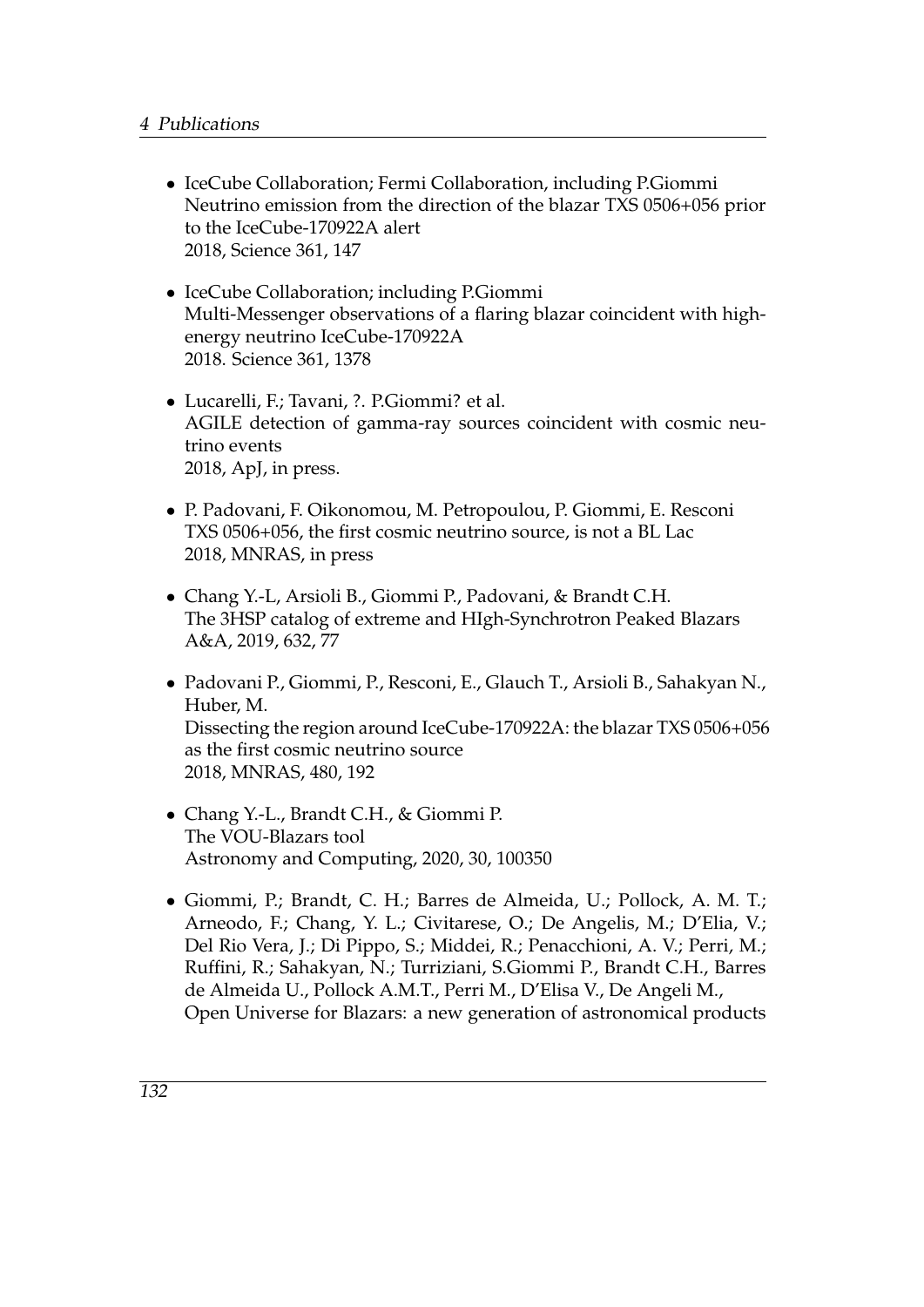based on 14 years of Swift-XRT data A&A, 2019, 631A, 116

• P. Giommi, T. Glauch, P. Padovani, E. Resconi, A. Turcati, Y.L. Chang Dissecting the regions around IceCube high-energy neutrinos: growing evidence for the blazar connection. 2020, MNRAS, in press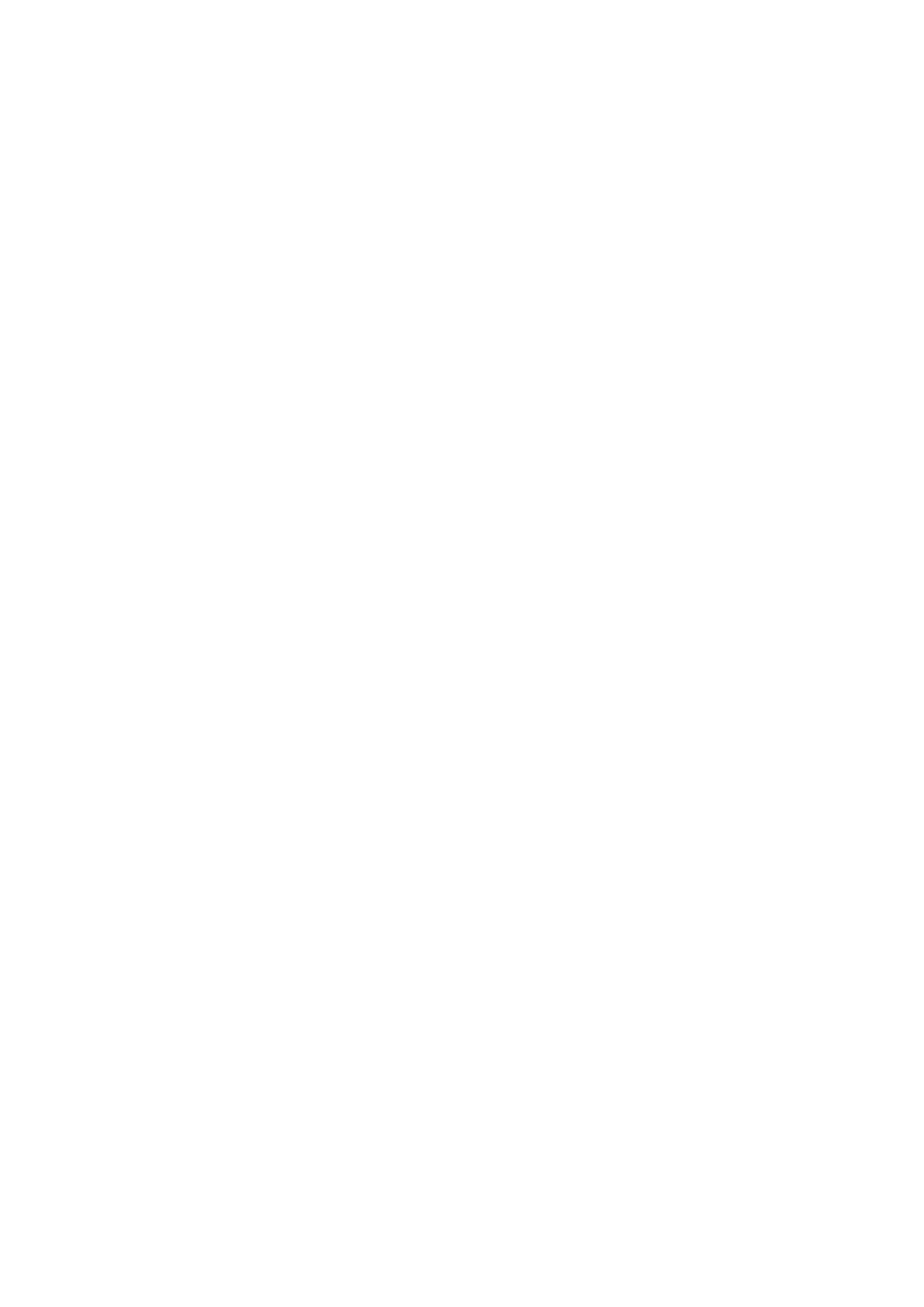## Bibliography

- <span id="page-20-1"></span>A.˜A. Abdo, M Ackermann, I Agudo, M Ajello, H.˜D. Aller, M.˜F. Aller, E Angelakis, A.˜A. Arkharov, M Axelsson, U Bach, and Et al. The Spectral Energy Distribution of Fermi Bright Blazars. *ApJ*, 716:30–70, 2010. doi: 10.1088/0004-637X/716/1/30.
- <span id="page-20-0"></span>M. Ackermann, M. Ajello, W. B. Atwood, L. Baldini, J. Ballet, G. Barbiellini, D. Bastieri, J. Becerra Gonzalez, R. Bellazzini, E. Bissaldi, R. D. Blandford, E. D. Bloom, R. Bonino, E. Bottacini, T. J. Brandt, J. Bregeon, P. Bruel, R. Buehler, S. Buson, G. A. Caliandro, R. A. Cameron, R. Caputo, M. Caragiulo, P. A. Caraveo, E. Cavazzuti, C. Cecchi, E. Charles, A. Chekhtman, C. C. Cheung, J. Chiang, G. Chiaro, S. Ciprini, J. M. Cohen, J. Cohen-Tanugi, L. R. Cominsky, J. Conrad, A. Cuoco, S. Cutini, F. D'Ammando, A. de Angelis, F. de Palma, R. Desiante, M. Di Mauro, L. Di Venere, A. Domínguez, P. S. Drell, C. Favuzzi, S. J. Fegan, E. C. Ferrara, W. B. Focke, P. Fortin, A. Franckowiak, Y. Fukazawa, S. Funk, A. K. Furniss, P. Fusco, F. Gargano, D. Gasparrini, N. Giglietto, P. Giommi, F. Giordano, M. Giroletti, T. Glanzman, G. Godfrey, I. A. Grenier, M.-H. Grondin, L. Guillemot, S. Guiriec, A. K. Harding, E. Hays, J. W. Hewitt, A. B. Hill, D. Horan, G. Iafrate, Dieter Hartmann, T. Jogler, G. Johannesson, A. S. Johnson, T. Kamae, J. Kataoka, ´ J. Knödlseder, M. Kuss, G. La Mura, S. Larsson, L. Latronico, M. Lemoine-Goumard, J. Li, L. Li, F. Longo, F. Loparco, B. Lott, M. N. Lovellette, P. Lubrano, G. M. Madejski, S. Maldera, A. Manfreda, M. Mayer, M. N. Mazziotta, P. F. Michelson, N. Mirabal, W. Mitthumsiri, T. Mizuno, A. A. Moiseev, M. E. Monzani, A. Morselli, I. V. Moskalenko, S. Murgia, E. Nuss, T. Ohsugi, N. Omodei, M. Orienti, E. Orlando, J. F. Ormes, D. Paneque, J. S. Perkins, M. Pesce-Rollins, V. Petrosian, F. Piron, G. Pivato, T. A. Porter, S. Rainò, R. Rando, M. Razzano, S. Razzaque, A. Reimer, O. Reimer, T. Reposeur, R. W. Romani, M. Sanchez-Conde, P. M. Saz Parkinson, J. Schmid, ´ A. Schulz, C. Sgro, E. J. Siskind, F. Spada, G. Spandre, P. Spinelli, D. J. Su- ` son, H. Tajima, H. Takahashi, M. Takahashi, T. Takahashi, J. B. Thayer, D. J.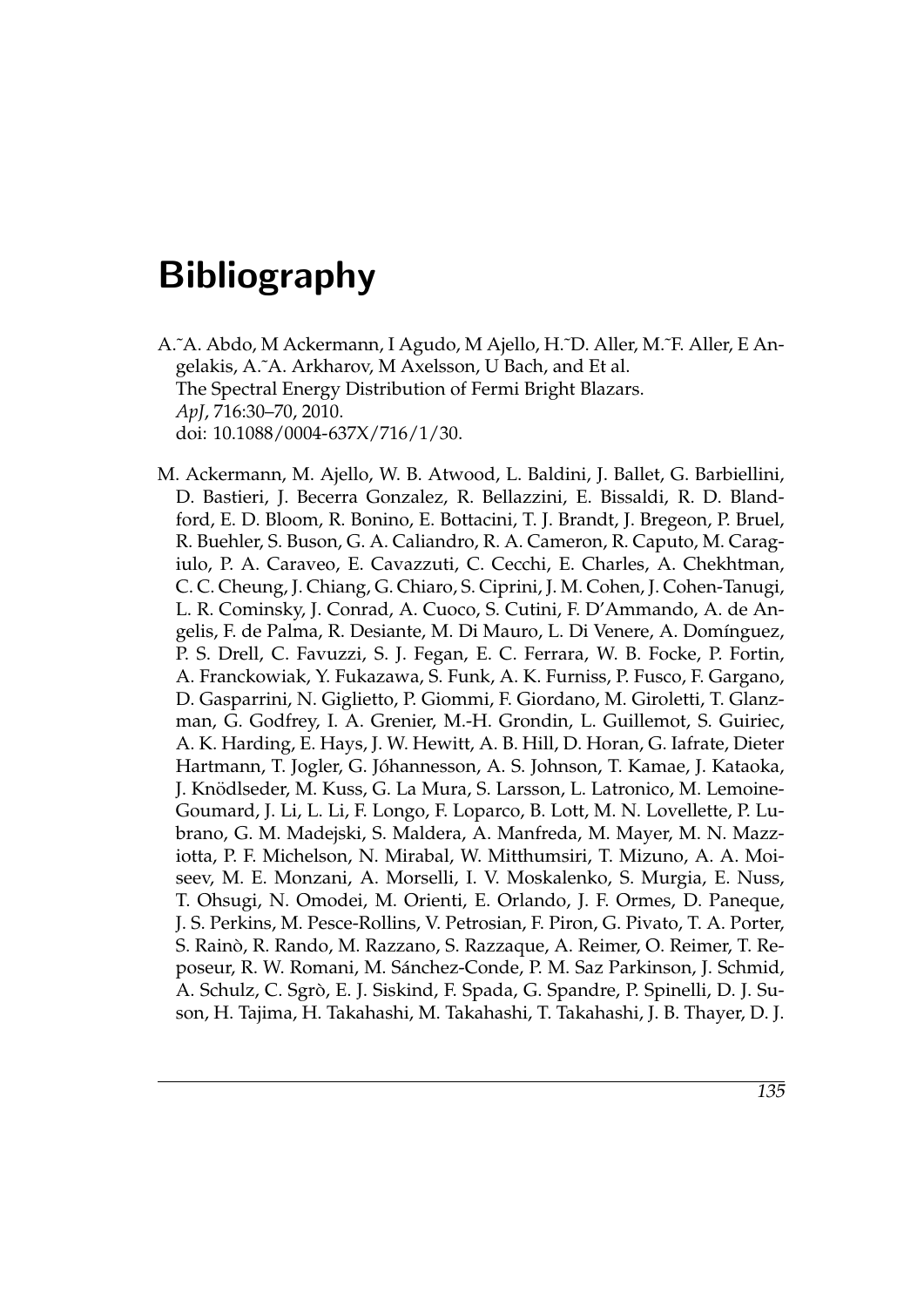Thompson, L. Tibaldo, D. F. Torres, G. Tosti, E. Troja, G. Vianello, K. S. Wood, M. Wood, M. Yassine, G. Zaharijas, and S. Zimmer. 2FHL: The Second Catalog of Hard Fermi-LAT Sources. *ApJS*, 222:5, 2016. URL <http://arxiv.org/abs/1508.00444>.

<span id="page-21-2"></span>M. Ajello, D. Gasparrini, M. Sanchez-Conde, G. Zaharijas, M. Gustafsson, J. Cohen-Tanugi, C. D. Dermer, Y. Inoue, D. Hartmann, M. Ackermann, K. Bechtol, A. Franckowiak, A. Reimer, R. W. Romani, and A. W. Strong. The Origin of the Extragalactic Gamma-Ray Background and Implications for Dark-Matter Annihilation. *ApJ*, 800(2):L27, 2015. doi: 10.1088/2041-8205/800/2/L27. URL [http://arxiv.org/abs/1501.05301http://dx.doi.org/10.1088/](http://arxiv.org/abs/1501.05301 http://dx.doi.org/10.1088/2041-8205/800/2/L27) [2041-8205/800/2/L27](http://arxiv.org/abs/1501.05301 http://dx.doi.org/10.1088/2041-8205/800/2/L27).

<span id="page-21-1"></span>R. Antonucci.

Unified Models for Active Galactic Nuclei and Quasars. *ARA&A*, 31(1):473–521, 1993. ISSN 00664146. doi: 10.1146/annurev.astro.31.1.473.

<span id="page-21-3"></span>B. Arsioli, B. Fraga, P. Giommi, P. Padovani, and P. M. Marrese. 1WHSP: an IR-based sample of ˜1,000 VHE gamma-ray blazar candidates. *A&A*, 579:A34, 2015. doi: 10.1051/0004-6361/201424148. URL <http://arxiv.org/abs/1504.02801>.

<span id="page-21-5"></span>Bruno Arsioli and Yu-Ling Chang. Searching for \$/gamma\$-ray signature in WHSP blazars: Fermi-LAT detection of 150 excess signal in the 0.3-500 GeV band. *A&A, in press*, 2016.

<span id="page-21-0"></span>R. Blandford and M. Rees.

Some comments on radiation mechanisms in Lacertids. In A. M. Wolfe, editor, *Pittsburgh Conf. BL Lac Objects*, pages 341–347, Pittsburgh, 1978. University of Pittsburgh press.

<span id="page-21-4"></span>Yu-Ling Chang, Bruno Arsioli, Paolo Giommi, and Paolo Padovani.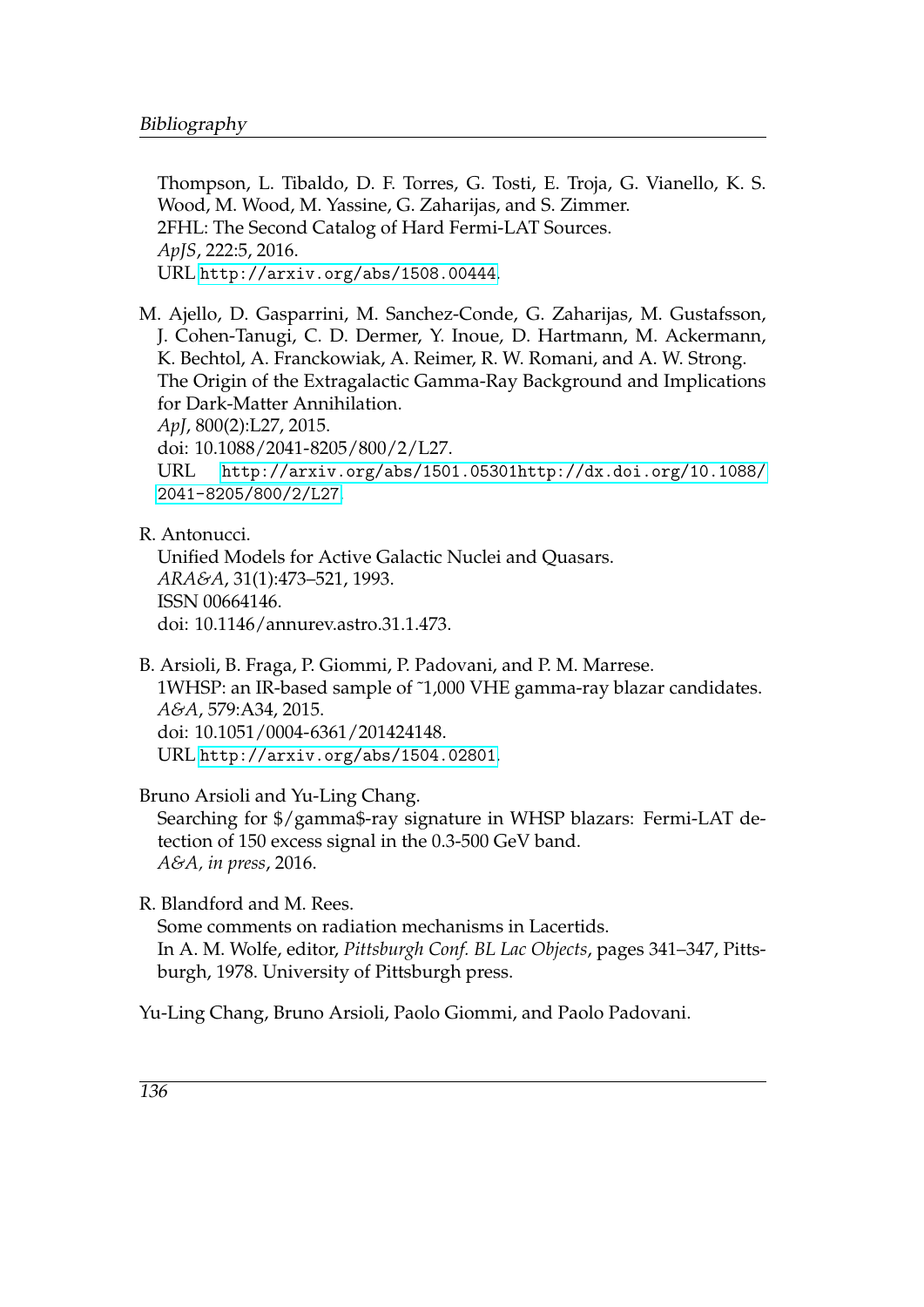2WHSP: A catalog of HE and VHE \$/gamma\$-ray blazars and blazar candidates. *A&A, 598, 17*, 2017.

- <span id="page-22-3"></span>J.˜J. Condon, W.˜D. Cotton, E.˜W. Greisen, Q.˜F. Yin, R.˜A. Perley, G.˜B. Taylor, and J.˜J. Broderick. The NRAO VLA Sky Survey. *AJ*, 115:1693–1716, 1998. doi: 10.1086/300337.
- <span id="page-22-2"></span>R. M. Cutri, E. L. Wright, T. Conrow, J. W. Fowler, P. R. M. Eisenhardt, C. Grillmair, J. D. Kirkpatrick, F. Masci, H. L. McCallon, S. L. Wheelock, S. Fajardo-Acosta, L. Yan, D. Benford, M. Harbut, T. Jarrett, S. Lake, D. Leisawitz, M. E. Ressler, S. A. Stanford, C. W. Tsai, F. Liu, G. Helou, A. Mainzer, D. Gettings, A. Gonzalez, D. Hoffman, K. A. Marsh, D. Padgett, M. F. Skrutskie, R. P. Beck, M. Papin, and M. Wittman. Explanatory Supplement to the AllWISE Data Release Products. Technical report, November 2013.
- <span id="page-22-1"></span>R D'Abrusco, F Massaro, M Ajello, J.˜E. Grindlay, H.˜A. Smith, and G Tosti. Infrared Colors of the Gamma-Ray-detected Blazars. *ApJ*, 748:68, 2012. doi: 10.1088/0004-637X/748/1/68.

<span id="page-22-4"></span>V. D'Elia, M. Perri, S. Puccetti, M. Capalbi, P. Giommi, D. N. Burrows, S. Campana, G. Tagliaferri, G. Cusumano, P. Evans, N. Gehrels, J. Kennea, A. Moretti, J. A. Nousek, J. P. Osborne, P. Romano, and G. Stratta. The seven year Swift -XRT point source catalog (1SWXRT). *A&A*, 551:A142, 2013. ISSN 0004-6361. doi: 10.1051/0004-6361/201220863. URL <http://adsabs.harvard.edu/abs/2013A{&}A...551A.142D>.

<span id="page-22-0"></span>M. Di Mauro, F. Donato, G. Lamanna, D. A. Sanchez, and P. D. Serpico. Diffuse Γ-Ray Emission From Unresolved Bl Lac Objects. *ApJ*, 786(2):129, 2014. ISSN 0004-637X. doi: 10.1088/0004-637X/786/2/129. URL <http://adsabs.harvard.edu/abs/2014ApJ...786..129D>.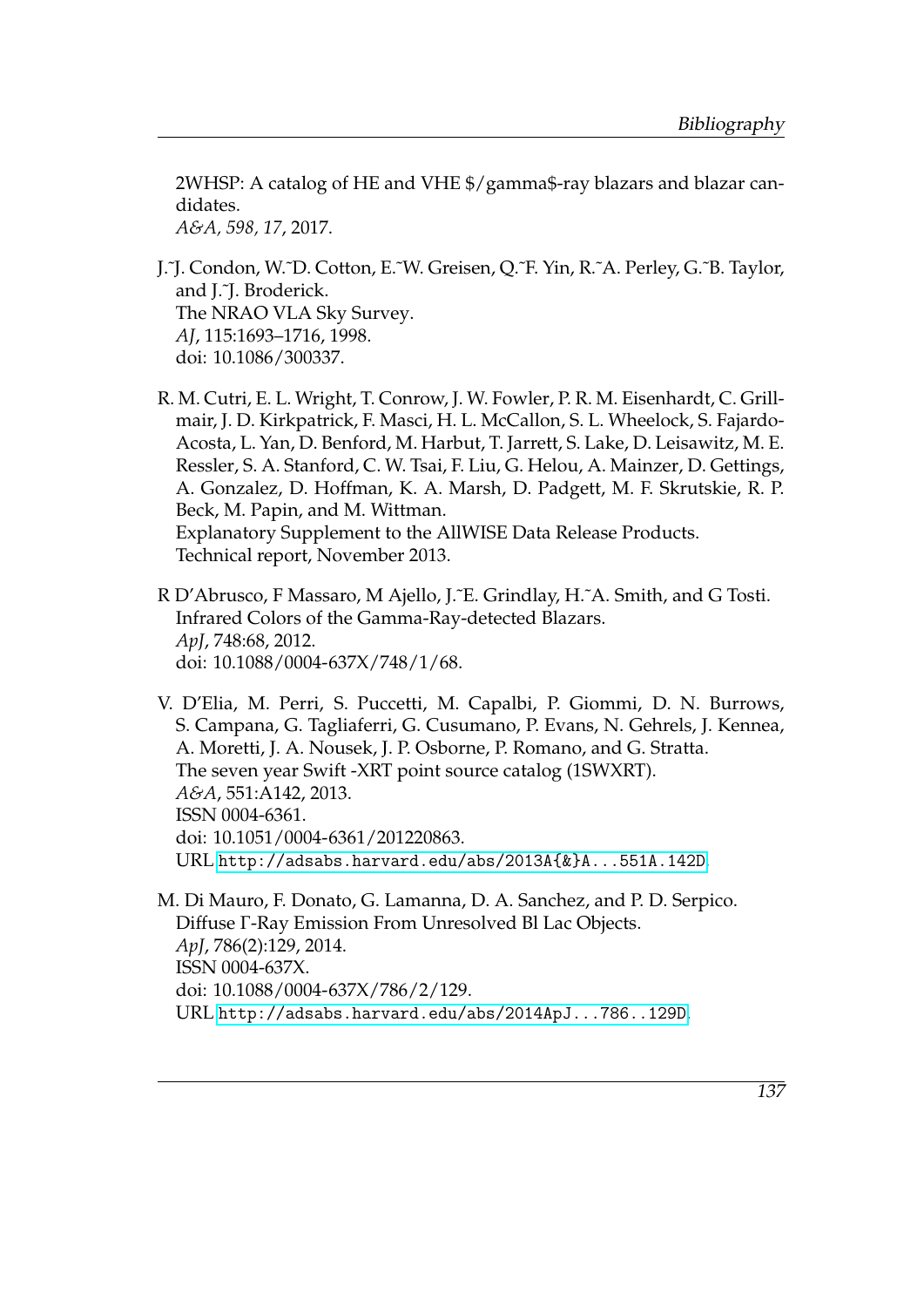<span id="page-23-2"></span>Martin Elvis, David Plummer, Jonathan Schachter, and G. Fabbiano. The Einstein Slew Survey. *ApJS*, 80:257–303, 1992. ISSN 0717-6163. doi: 10.1007/s13398-014-0173-7.2. URL [http://www.ncbi.nlm.nih.gov/pubmed/15003161http://cid.](http://www.ncbi.nlm.nih.gov/pubmed/15003161 http://cid.oxfordjournals.org/lookup/doi/10.1093/cid/cir991 http://www.scielo.cl/pdf/udecada/v15n26/art06.pdf http://www.scopus.com/inward/record.url?eid=2-s2.0-84861150233{&}partnerID=tZOtx3y1) [oxfordjournals.org/lookup/doi/10.1093/cid/cir991http://www.](http://www.ncbi.nlm.nih.gov/pubmed/15003161 http://cid.oxfordjournals.org/lookup/doi/10.1093/cid/cir991 http://www.scielo.cl/pdf/udecada/v15n26/art06.pdf http://www.scopus.com/inward/record.url?eid=2-s2.0-84861150233{&}partnerID=tZOtx3y1) [scielo.cl/pdf/udecada/v15n26/art06.pdfhttp://www.scopus.com/](http://www.ncbi.nlm.nih.gov/pubmed/15003161 http://cid.oxfordjournals.org/lookup/doi/10.1093/cid/cir991 http://www.scielo.cl/pdf/udecada/v15n26/art06.pdf http://www.scopus.com/inward/record.url?eid=2-s2.0-84861150233{&}partnerID=tZOtx3y1) [inward/record.url?eid=2-s2.0-84861150233{&}partnerID=tZOtx3y1](http://www.ncbi.nlm.nih.gov/pubmed/15003161 http://cid.oxfordjournals.org/lookup/doi/10.1093/cid/cir991 http://www.scielo.cl/pdf/udecada/v15n26/art06.pdf http://www.scopus.com/inward/record.url?eid=2-s2.0-84861150233{&}partnerID=tZOtx3y1).

<span id="page-23-3"></span>Ian N. Evans, Francis A. Primini, Kenny J. Glotfelty, Craig S. Anderson, Nina R. Bonaventura, Judy C. Chen, John E. Davis, Stephen M. Doe, Janet D. Evans, Giuseppina Fabbiano, Elizabeth C. Galle, Danny G. Gibbs, John D. Grier, Roger M. Hain, Diane M. Hall, Peter N. Harbo, Xiangqun (Helen) He, John C. Houck, Margarita Karovska, Vinay L. Kashyap, Jennifer Lauer, Michael L. McCollough, Jonathan C. McDowell, Joseph B. Miller, Arik W. Mitschang, Douglas L. Morgan, Amy E. Mossman, Joy S. Nichols, Michael A. Nowak, David A. Plummer, Brian L. Refsdal, Arnold H. Rots, Aneta Siemiginowska, Beth A. Sundheim, Michael S. Tibbetts, David W. Van Stone, Sherry L. Winkelman, and Panagoula Zografou. THE <i>CHANDRA</i> SOURCE CATALOG.

*ApJS*, 189(1):37–82, 2010. ISSN 0067-0049. doi: 10.1088/0067-0049/189/1/37. URL [http://stacks.iop.org/0067-0049/189/i=1/a=37?key=crossref.](http://stacks.iop.org/0067-0049/189/i=1/a=37?key=crossref.42a9a7044ff77f3df9aa9f5aa3c7d167) [42a9a7044ff77f3df9aa9f5aa3c7d167](http://stacks.iop.org/0067-0049/189/i=1/a=37?key=crossref.42a9a7044ff77f3df9aa9f5aa3c7d167).

<span id="page-23-0"></span>P Giommi, M T Menna, and P Padovani. The Sedentary Multi-Frequency Survey . I . arXiv : astro-ph / 9907014v1 1 Jul 1999. *MNRAS*, 310:465–475, 1999.

<span id="page-23-1"></span>P Giommi, S Piranomonte, M Perri, and P Padovani. The Sedentary Survey of Extreme High Energy Peaked BL Lacs. II. The Catalog and Spectral Properties. *A&A*, 434(1):385–396, 2005. URL <http://www.aanda.org/articles/aa/pdf/2005/16/aa1789.pdf>.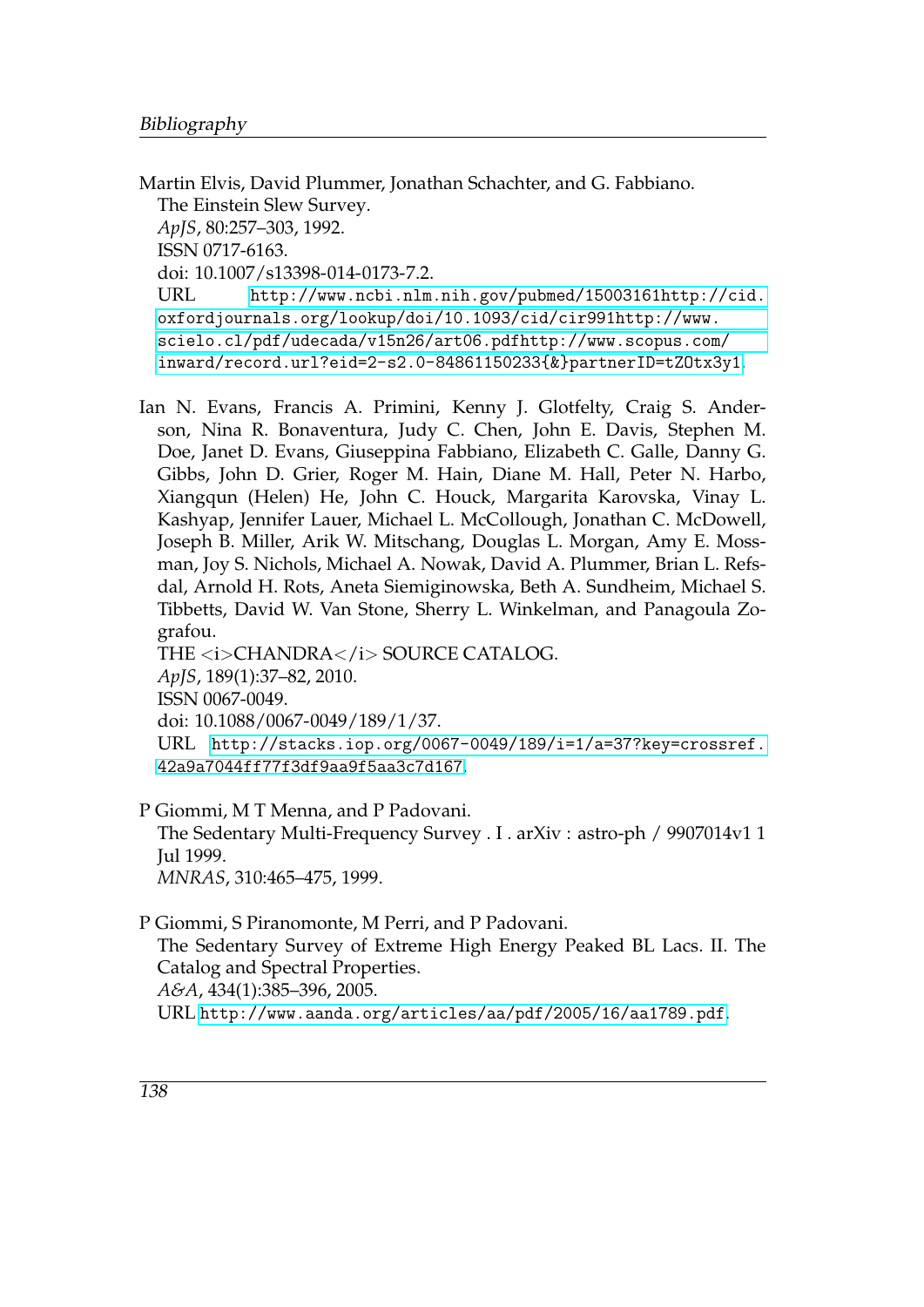<span id="page-24-0"></span>P Giommi, S Colafrancesco, E Cavazzuti, M Perri, and C Pittori. Non-thermal Cosmic Backgrounds from Blazars: the contribution to the CMB, X-ray and gamma-ray Backgrounds. *A&A*, 445:843–855, 2006. ISSN 0004-6361. doi: 10.1051/0004-6361:20053402. URL <http://arxiv.org/abs/astro-ph/0508034>.

<span id="page-24-1"></span>Paolo Giommi and Paolo Padovani.

A simplified view of blazars: contribution to the X-ray and gamma-ray cosmic backgrounds. *MNRAS*, 450:2404–2409, 2015. doi: 10.1093/mnras/stv793. URL [http://arxiv.org/abs/1504.01978http://dx.doi.org/10.1093/](http://arxiv.org/abs/1504.01978 http://dx.doi.org/10.1093/mnras/stv793) [mnras/stv793](http://arxiv.org/abs/1504.01978 http://dx.doi.org/10.1093/mnras/stv793).

<span id="page-24-2"></span>Paolo Giommi, Sergio Colafrancesco, Paolo Padovani, Dario Gasparrini, Elisabetta Cavazzuti, and Sara Cutini.

The number counts, luminosity functions and evolution of microwaveselected (WMAP) blazars and radio galaxies. *A&A*, 508:107–115, 2009. ISSN 0004-6361. doi: 10.1051/0004-6361/20078905. URL <http://arxiv.org/abs/0908.0652>.

<span id="page-24-4"></span>D. E. Harris, W. Forman, I. M. Gioia, J. A. Hale, Jr. Harnden, F. R., C. Jones, T. Karakashian, T. Maccacaro, J. D. McSweeney, and F. A. Primini. The Einstein Observatory catalog of IPC X ray sources. Volume 1E: Documentation, 1993.

<span id="page-24-5"></span>Kopper C., Blaufuss E., 2017, GCN.2, 21916, 1

<span id="page-24-3"></span>T. Manch, T. Murphy, H. J. Buttery, J. Curran, R. W. Hunstead, B. Piestrzynski, J. G. Robertson, and E. M. Sadler. SUMSS: A wide-field radio imaging survey of the southern sky - II. The source catalogue. *MNRAS*, 342(4):1117–1130, 2003. ISSN 00358711. doi: 10.1046/j.1365-8711.2003.06605.x.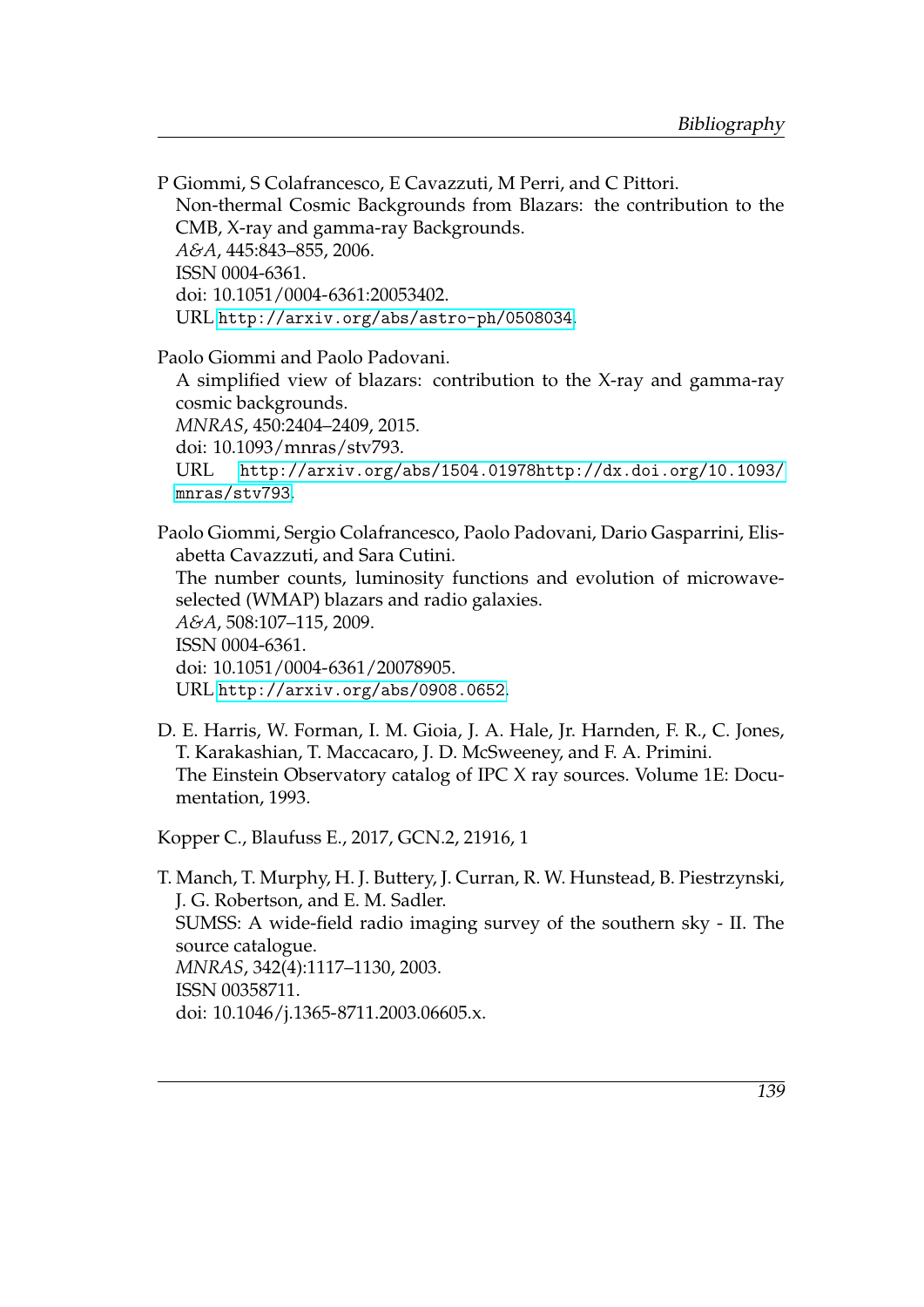- <span id="page-25-4"></span><span id="page-25-3"></span><span id="page-25-2"></span>Enrico Massaro, Roberto Nesci, and Silvia Piranomonte. The colours of BL Lac objects: a new approach to their classification. *MNRAS*, 422(3):2322–2331, 2012. ISSN 00358711. doi: 10.1111/j.1365-2966.2012.20782.x. URL <http://adsabs.harvard.edu/abs/2012MNRAS.422.2322M>. F Massaro, R D'Abrusco, M Ajello, J.˜E. Grindlay, and H.˜A. Smith. Identification of the Infrared Non-thermal Emission in Blazars. *ApJ*, 740:L48, 2011. doi: 10.1088/2041-8205/740/2/L48. P. Padovani and P. Giommi. A simplified view of blazars: the very high energy -ray vision. *MNRAS*, 446(1):L41–L45, 2015. ISSN 1745-3925. doi: 10.1093/mnrasl/slu164. URL <http://adsabs.harvard.edu/abs/2015MNRAS.446L..41P>. P. Padovani, G. Ghisellini, A. C. Fabian, and A. Celotti. Radio-loud AGN and the extragalactic gamma-ray background. *MNRAS*, 260(2):L21–L24, 1993. ISSN 0717-6163. doi: 10.1007/s13398-014-0173-7.2. URL [http://www.ncbi.nlm.nih.gov/pubmed/15003161http://cid.](http://www.ncbi.nlm.nih.gov/pubmed/15003161 http://cid.oxfordjournals.org/lookup/doi/10.1093/cid/cir991 http://www.scielo.cl/pdf/udecada/v15n26/art06.pdf http://www.scopus.com/inward/record.url?eid=2-s2.0-84861150233{&}partnerID=tZOtx3y1) [oxfordjournals.org/lookup/doi/10.1093/cid/cir991http://www.](http://www.ncbi.nlm.nih.gov/pubmed/15003161 http://cid.oxfordjournals.org/lookup/doi/10.1093/cid/cir991 http://www.scielo.cl/pdf/udecada/v15n26/art06.pdf http://www.scopus.com/inward/record.url?eid=2-s2.0-84861150233{&}partnerID=tZOtx3y1) [scielo.cl/pdf/udecada/v15n26/art06.pdfhttp://www.scopus.com/](http://www.ncbi.nlm.nih.gov/pubmed/15003161 http://cid.oxfordjournals.org/lookup/doi/10.1093/cid/cir991 http://www.scielo.cl/pdf/udecada/v15n26/art06.pdf http://www.scopus.com/inward/record.url?eid=2-s2.0-84861150233{&}partnerID=tZOtx3y1) [inward/record.url?eid=2-s2.0-84861150233{&}partnerID=tZOtx3y1](http://www.ncbi.nlm.nih.gov/pubmed/15003161 http://cid.oxfordjournals.org/lookup/doi/10.1093/cid/cir991 http://www.scielo.cl/pdf/udecada/v15n26/art06.pdf http://www.scopus.com/inward/record.url?eid=2-s2.0-84861150233{&}partnerID=tZOtx3y1). Paolo Padovani and Paolo Giommi. The connection between x-ray- and radio-selected BL Lacertae objects. *ApJ*, 444:567–581, 1995. Paolo Padovani, E Resconi, P Giommi, B Arsioli, and Y L Chang. Extreme blazars as counterparts of IceCube astrophysical neutrinos. *MNRAS*, 457:3582–3592, 2016.
- <span id="page-25-6"></span><span id="page-25-5"></span><span id="page-25-1"></span><span id="page-25-0"></span>Padovani, P., Alexander, D. M., Assef, R. J., De Marco, B., Giommi, P., Hickox, R. C., Richards, G. T., Smolčić, V., Hatziminaoglou, E., Mainieri, V., and Salvato, M.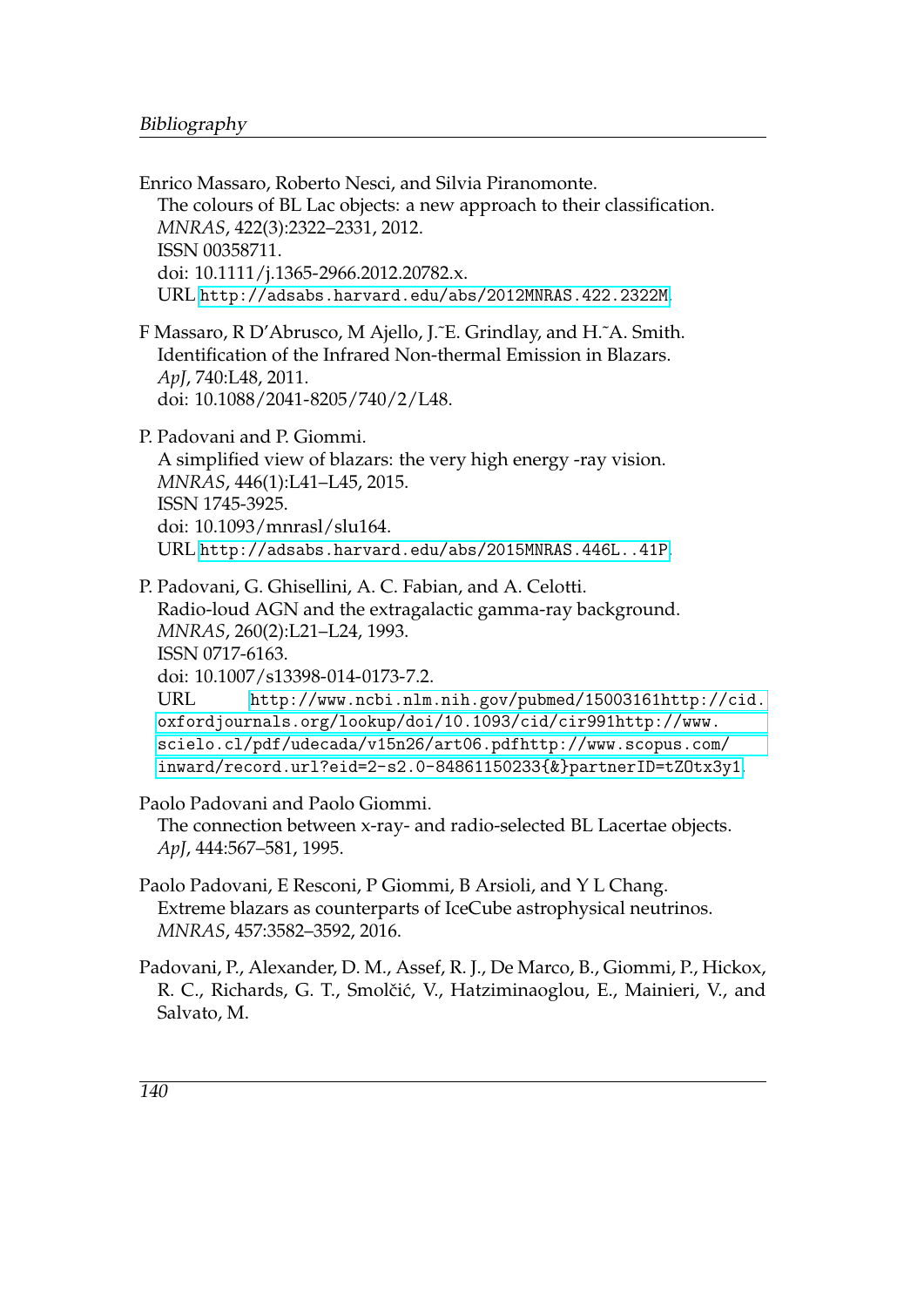Active galactic nuclei: what's in a name?. *A&ARv*,25, 2, 2017

<span id="page-26-3"></span>M R Panzera, S Campana, S Covino, D Lazzati, R P Mignani, A Moretti, and G Tagliaferri. Astrophysics The Brera Multi-scale Wavelet ROSAT HRI source catalogue. *Astron. Astrophys.*, 399:351–364, 2003.

doi: 10.1051/0004-6361.

- <span id="page-26-0"></span>S. Piranomonte, M. Perri, P. Giommi, H. Landt, and P. Padovani. The sedentary survey of extreme high-energy peaked BL Lacs. *A&A*, 470(2):787–809, 2007. ISSN 0004-6361. doi: 10.1051/0004-6361:20077086. URL <http://adsabs.harvard.edu/abs/2007A{&}A...470..787P>.
- <span id="page-26-1"></span>S Puccetti, M Capalbi, P Giommi, M Perri, G Stratta, L Angelini, D.˜N. Burrows, S Campana, G Chincarini, G Cusumano, N Gehrels, A Moretti, J Nousek, J.˜P. Osborne, and G Tagliaferri. The Swift serendipitous survey in deep XRT GRB fields (SwiftFT). I. The X-ray catalog and number counts. *A&A*, 528:A122, 2011. doi: 10.1051/0004-6361/201015560.
- <span id="page-26-4"></span>E. Resconi, S. Coenders, P. Padovani, P. Giommi, and L. Caccianiga. Connecting blazars with ultra high energy cosmic rays and astrophysical neutrinos. *MNRAS*, 468, 597, 2017.
- <span id="page-26-2"></span>S. R. Rosen, N. A. Webb, M. G. Watson, J. Ballet, D. Barret, V. Braito, F. J. Carrera, M. T. Ceballos, M. Coriat, R. Della Ceca, G. Denkinson, P. Esquej, S. A. Farrell, M. Freyberg, F. Grisé, P. Guillout, L. Heil, D. Law-Green, G. Lamer, D. Lin, R. Martino, L. Michel, C. Motch, A. Nebot Gomez-Moran, C. G. Page, K. Page, M. Page, M. W. Pakull, J. Pye, A. Read, P. Rodriguez, M. Sakano, R. Saxton, A. Schwope, A. E. Scott, R. Sturm, I. Traulsen, V. Yershov, and I. Zolotukhin.

The XMM-Newton serendipitous survey. VII. The third XMM-Newton serendipitous source catalogue.

*A&A*, 590(3):A1, 2016.

URL <http://arxiv.org/abs/1504.07051>.